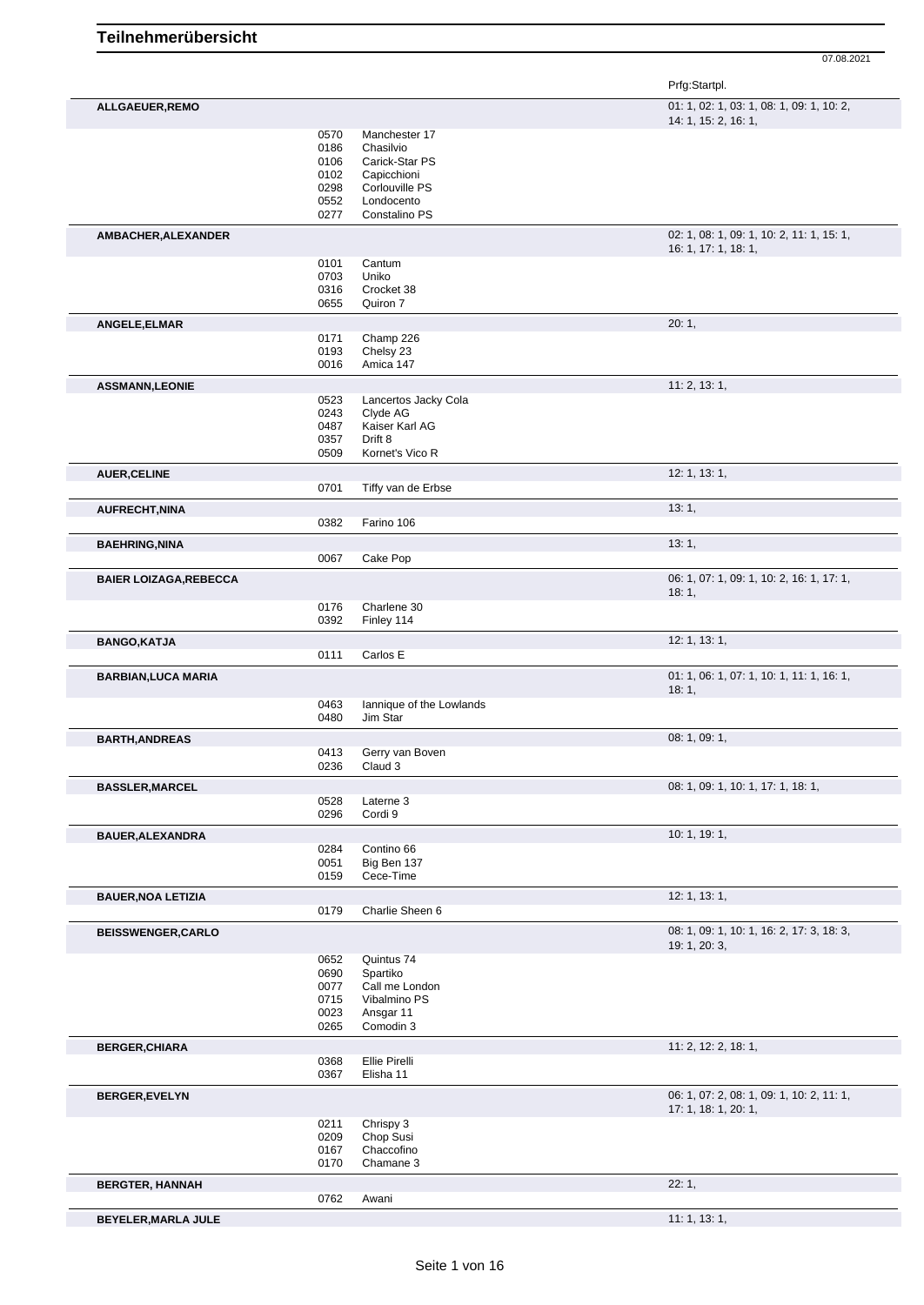|                              |              |                                             | Prfg:Startpl.                             |
|------------------------------|--------------|---------------------------------------------|-------------------------------------------|
|                              | 0482         | Joy S                                       |                                           |
| <b>BOCK, CLAUDIA</b>         |              |                                             | 11: 1, 12: 1, 17: 1, 18: 1,               |
|                              | 0731         | Zimt und Zucker 3                           |                                           |
|                              |              |                                             | 10:1,                                     |
| <b>BOLL,LIV</b>              | 0529         | Lausejunge AH                               |                                           |
|                              |              |                                             |                                           |
| <b>BORNTRAEGER, STEFANIE</b> |              |                                             | 21:1,                                     |
|                              | 0293         | Corasina 2                                  |                                           |
| <b>BRANDL, LENIA</b>         |              |                                             | 21:1,                                     |
|                              | 0700         | Theo RZ                                     |                                           |
| <b>BRAUN, SASCHA</b>         |              |                                             | 01: 3, 02: 3, 03: 3, 04: 1, 08: 3, 09: 3, |
|                              |              |                                             | 10: 3, 14: 3, 15: 3,                      |
|                              | 0280         | Contador 20                                 |                                           |
|                              | 0061         | Cadburry                                    |                                           |
|                              | 0169         | Chacvaro                                    |                                           |
|                              | 0107         | Carigno                                     |                                           |
|                              | 0454<br>0710 | Horse Gym's Cylana<br>Valentina 90          |                                           |
|                              | 0152         | Catwalk 27                                  |                                           |
|                              | 0262         | Commander Joe 2                             |                                           |
|                              | 0325         | Daiquiri 125                                |                                           |
|                              | 0369         | Emmylou Balou Z                             |                                           |
|                              | 0704         | <b>Uno 52</b>                               |                                           |
|                              | 0432         | Gylord Carthago BH                          |                                           |
|                              | 0470         | In the Air                                  |                                           |
| <b>BRAUNSCHMID, SVENJA</b>   |              |                                             | 11:2,                                     |
|                              | 0678         | Schnaz                                      |                                           |
|                              | 0547         | Little Charly 5                             |                                           |
| <b>BRENDLE, VERA</b>         |              |                                             | 12:2,                                     |
|                              | 0372         | Enrico 302                                  |                                           |
|                              | 0304         | Cosmo 67                                    |                                           |
|                              | 0424         | Goviana                                     |                                           |
| <b>BRUGGER, MIA CARA</b>     |              |                                             | 11:1, 12:1,                               |
|                              | 0543         | Limnos 4                                    |                                           |
|                              |              |                                             |                                           |
| <b>BRUGGER, MICHAEL</b>      |              |                                             | 10: 1, 14: 1, 15: 1,                      |
|                              | 0676         | Sattelprofi's Holey Moley SR Z              |                                           |
| <b>BSCHORR, DIETMAR</b>      |              |                                             | 10:2,                                     |
|                              | 0119         | Cartmann                                    |                                           |
|                              | 0116         | Carragher                                   |                                           |
|                              | 0530         | Lazzarone 6                                 |                                           |
| <b>CAGRAN, JULIA</b>         |              |                                             | 12:1,                                     |
|                              | 0524         | Lanthano 34                                 |                                           |
| <b>CLAUSS, MILENA</b>        |              |                                             | 19:1,                                     |
|                              | 0497         | Kaya 55                                     |                                           |
|                              |              |                                             |                                           |
| DAGOBERT, CLEMENT            |              |                                             | 10: 1, 17: 1, 18: 1, 19: 2, 20: 3,        |
|                              | 0201<br>0456 | <b>Chillie Girl</b><br>Horse Gym's Landinos |                                           |
|                              | 0460         | Horse Gym's Allegro                         |                                           |
|                              | 0461         | Horse Gym's Attention                       |                                           |
|                              | 0399         | For Contessa                                |                                           |
|                              | 0451         | Horse Gym's Chillie Boy                     |                                           |
|                              | 0450         | Horse Gym's Cata                            |                                           |
|                              | 0452         | Horse gym's Chloe                           |                                           |
|                              | 0455         | Horse gym's Fairplay                        |                                           |
|                              | 0010         | Airline - R                                 |                                           |
|                              | 0453         | Horse gym's Colt                            |                                           |
|                              | 0532         | Legendary 6<br>Rey vd Donkhoeve             |                                           |
|                              | 0662         |                                             |                                           |
| DAMBACHER, JESSICA           |              |                                             | 13:1,                                     |
|                              | 0190         | Chegger                                     |                                           |
| <b>DANZER, THOMAS</b>        |              |                                             | 20:1,                                     |
|                              | 0217         | Cibonacci D                                 |                                           |
|                              |              |                                             |                                           |
| DAURER, FELIX                |              |                                             | 23:1,                                     |
|                              | 0763         | Grace Moor                                  |                                           |
| DAURER, STEFAN               |              |                                             | 20:1,                                     |
|                              | 0622         | <b>Pino 162</b>                             |                                           |
|                              | 0580         | <b>Mister Mertens SD</b>                    |                                           |
| DAUSER, ANNIKA NINA          |              |                                             | 13:1,                                     |
|                              | 0122         | Casanova 420                                |                                           |
|                              | 0631         | Quando Quando D                             |                                           |
|                              | 0653         | Quirino M                                   |                                           |
|                              | 0571         | Mary Poppins 86                             |                                           |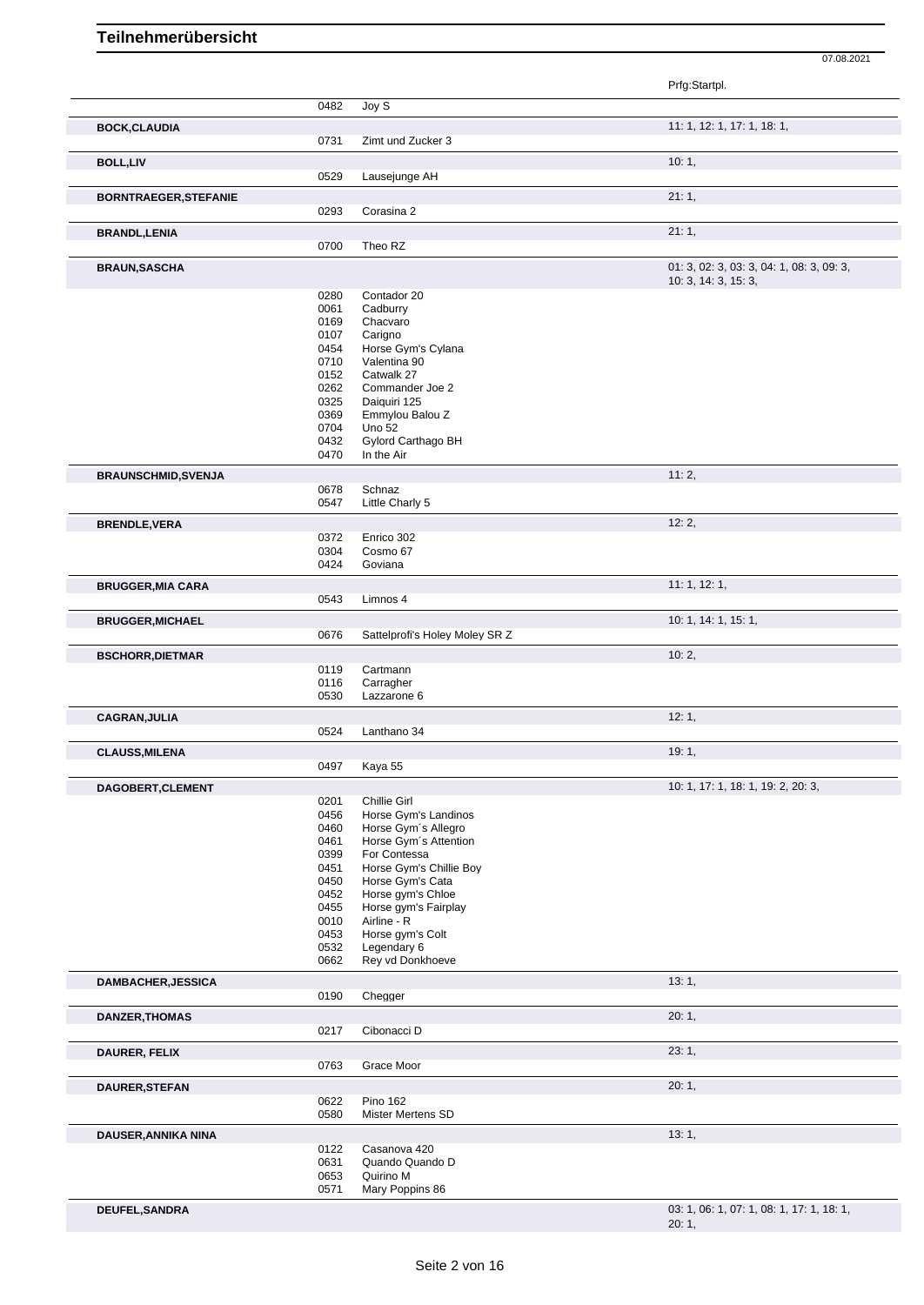|                               |              |                                      | Prfg:Startpl.                             |
|-------------------------------|--------------|--------------------------------------|-------------------------------------------|
|                               | 0046         | <b>Belle Petite D</b>                |                                           |
|                               | 0269         | Conchito D                           |                                           |
| DINGLER, ANNA-LENA            |              |                                      | 07: 2, 10: 2, 20: 1,                      |
|                               | 0541         | <b>Lilly Louise</b>                  |                                           |
|                               | 0282         | Contessa R                           |                                           |
|                               | 0138<br>0434 | Cassilanos Heiße Liebe R<br>Habouche |                                           |
|                               |              |                                      | 20:1,                                     |
| <b>DINGLER, TOBIAS</b>        | 0017         | Amir D                               |                                           |
|                               |              |                                      |                                           |
| <b>DIRR, MONIKA</b>           | 0200         | Chicca D'Oro                         | 03: 1, 06: 1,                             |
|                               | 0630         | Quanda 10                            |                                           |
| <b>DISCHINGER, KATHRIN</b>    |              |                                      | 11:1, 16:1,                               |
|                               | 0279         | Constantin KD                        |                                           |
|                               | 0180         | <b>Charlotte Louise</b>              |                                           |
| DOEHLER, GUNTHER              |              |                                      | 10: 2, 15: 2, 17: 1, 18: 1, 19: 1, 20: 1, |
|                               | 0349         | Don Darco 3                          |                                           |
|                               | 0078         | Call me Max GK                       |                                           |
|                               | 0583<br>0531 | Monfaut Gumo MP<br>Legacy 13         |                                           |
|                               |              |                                      |                                           |
| DOGAN, EMRE                   | 0758         | Charletta                            | 21:1,                                     |
|                               |              |                                      | 11:1, 17:1,                               |
| <b>EBERHARDT,UWE</b>          | 0032         | Ava Max                              |                                           |
|                               | 0671         | Salida 8                             |                                           |
|                               | 0501         | King Lui 14                          |                                           |
| EFFING, LYNN                  |              |                                      | 07: 1, 08: 1, 09: 2, 10: 1, 14: 1, 15: 1, |
|                               | 0189         | Cheepy                               |                                           |
|                               | 0380         | Faizah 2                             |                                           |
|                               | 0319         | Cuba Luna                            |                                           |
| <b>EMILIAN, MAXI</b>          |              |                                      | 06: 1, 09: 1, 10: 2, 17: 2, 20: 2,        |
|                               | 0090         | Camiro 35                            |                                           |
|                               | 0324<br>0134 | Daddy Jones<br>Casper 457            |                                           |
|                               | 0020         | Amore Mio 33                         |                                           |
|                               | 0268         | Con Cool                             |                                           |
| ENGEL, LARISSA                |              |                                      | 10: 1, 11: 1, 17: 1, 18: 1, 20: 1,        |
|                               | 0118         | Carrico's Couleur Rouge              |                                           |
|                               | 0721         | Vivaro PS                            |                                           |
| <b>FACKLER, NICOLE NADINE</b> |              |                                      | 13:1,                                     |
|                               | 0567         | L'amie du Coeur                      |                                           |
| FALKNER, ALEXANDER            |              |                                      | 10: 1, 14: 1, 15: 1, 20: 1,               |
|                               | 0533         | Lenny 81                             |                                           |
|                               | 0216<br>0629 | Ciao Chio S<br><b>Qualitys Blue</b>  |                                           |
|                               | 0371         | Enges                                |                                           |
| <b>FALKNER, NINA</b>          |              |                                      | 21:1,                                     |
|                               | 0600         | Nicolino 9                           |                                           |
|                               | 0143         | Castiel 9                            |                                           |
| <b>FALKNER, TIM</b>           |              |                                      | 21:2,                                     |
|                               | 0628         | Qualeska 3                           |                                           |
|                               | 0143         | Castiel 9                            |                                           |
| FALLSCHEER, HANS-JUERGEN      |              |                                      | 10: 2, 20: 1,                             |
|                               | 0364         | Elcantaro<br>Caleja E                |                                           |
|                               | 0068<br>0712 | Van Helsing E                        |                                           |
|                               |              |                                      | 07: 1, 10: 2,                             |
| <b>FEHN, JUSTINE</b>          | 0215         | Ciao Bavaria                         |                                           |
|                               | 0059         | C-Traya                              |                                           |
|                               | 0146         | Cataleya 8                           |                                           |
|                               | 0695         | Staphael II                          |                                           |
| <b>FEHR, SONJA</b>            |              |                                      | 20:1,                                     |
|                               | 0673         | Sandokan 332                         |                                           |
| <b>FEIGE, MANUEL</b>          |              |                                      | 09: 2, 10: 2, 15: 2, 16: 3, 17: 1, 18: 1, |
|                               | 0174         | Chapawee                             |                                           |
|                               | 0691         | Spicegirl                            |                                           |
|                               | 0491<br>0672 | Kannuma<br>Sandera                   |                                           |
|                               | 0294         | Corazon 75                           |                                           |
|                               | 0608         | Obama 17                             |                                           |
|                               | 0702         | Touché                               |                                           |
|                               | 0343         | Diarinjo                             |                                           |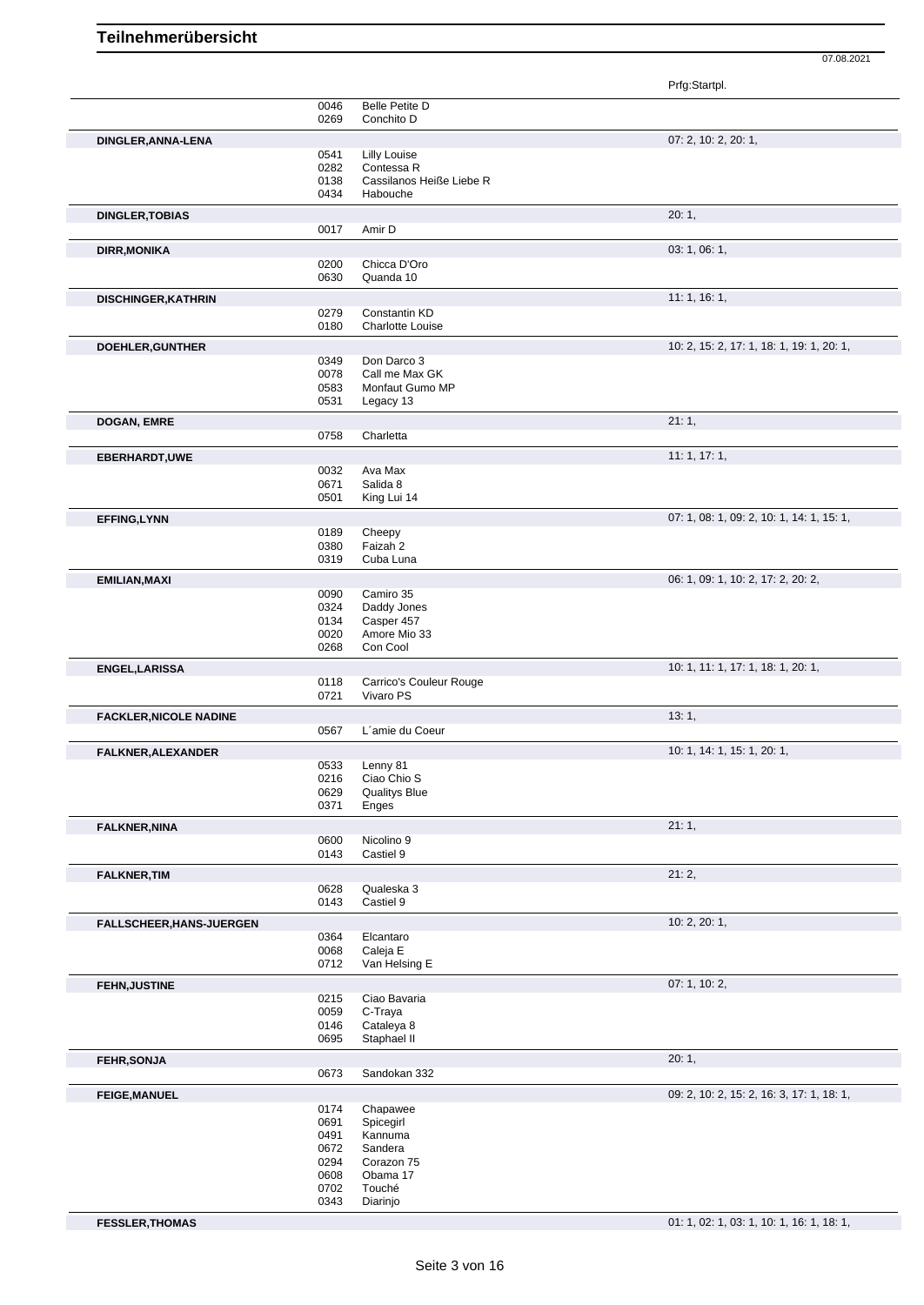|                             |              |                                              | Prfg:Startpl.                             |
|-----------------------------|--------------|----------------------------------------------|-------------------------------------------|
|                             | 0031         | Augustin 20                                  |                                           |
|                             | 0018         | Amiros 3                                     |                                           |
|                             | 0699         | Sunrise 181                                  |                                           |
|                             | 0317         | Crümel Sam                                   |                                           |
|                             | 0140         | Castana 15                                   |                                           |
|                             | 0055         | <b>Briatore 7</b>                            |                                           |
|                             | 0112<br>0231 | Carlotta 317<br>Clara 203                    |                                           |
| <b>FIATTE, JULIE</b>        |              |                                              | 10: 2, 14: 2, 15: 2, 17: 1, 18: 1, 20: 3, |
|                             | 0201         | Chillie Girl                                 |                                           |
|                             | 0456         | Horse Gym's Landinos                         |                                           |
|                             | 0459         | Horse Gym's Sternchen                        |                                           |
|                             | 0460         | Horse Gym's Allegro<br>Horse Gym's Attention |                                           |
|                             | 0461<br>0399 | For Contessa                                 |                                           |
|                             | 0426         | <b>Grand Quintaya</b>                        |                                           |
|                             | 0451         | Horse Gym's Chillie Boy                      |                                           |
|                             | 0450         | Horse Gym's Cata                             |                                           |
|                             | 0452         | Horse gym's Chloe                            |                                           |
|                             | 0455         | Horse gym's Fairplay                         |                                           |
|                             | 0458         | Horse Gym's Salem                            |                                           |
|                             | 0453         | Horse gym's Colt                             |                                           |
|                             | 0346         | Dirty Dancing Z                              |                                           |
| <b>FISCHER, BENJAMIN</b>    | 0658         | Quithago                                     | 05: 1, 09: 2, 10: 2, 15: 1,               |
|                             | 0516<br>0381 | La Luzia M<br><b>Falubet De Trebox</b>       |                                           |
| <b>FISCHER, CLARISSA</b>    |              |                                              | 12: 1, 13: 1,                             |
|                             | 0438         | Harley 95                                    |                                           |
| <b>FRAUNHOLZ, STEFANIE</b>  |              |                                              | 06: 1, 07: 1, 10: 1,                      |
|                             | 0255<br>0512 | Coleen 29<br>Kylie 14                        |                                           |
|                             | 0620         | Peppone 44                                   |                                           |
| <b>FRAZER, CHRISTOPHER</b>  |              |                                              | 03: 1, 08: 1, 09: 3, 10: 3, 14: 1, 15: 3, |
|                             | 0400         | For Ever Fun                                 | 16: 1, 17: 1, 18: 1, 20: 1,               |
|                             | 0109         | Carli P                                      |                                           |
|                             | 0223         | Cincinatti D                                 |                                           |
|                             | 0511         | Kwin B                                       |                                           |
|                             | 0597         | Nerrado 3                                    |                                           |
|                             | 0219         | Cidre 12                                     |                                           |
|                             | 0227         | Cinseys Chardonnay                           |                                           |
| FREY, YVONNE ANN-KATRIN     | 0483         | Juliette 33                                  | 13:1,                                     |
| <b>FRICK, JULIANE</b>       |              |                                              | 20:1,                                     |
|                             | 0525         | Larinia 4                                    |                                           |
| <b>FRIEDRICHS, ANNE</b>     |              |                                              | 19: 1, 20: 1,                             |
|                             | 0428         | Grecor                                       |                                           |
| <b>FROEHLICH, GINA-MARO</b> | 0656         | Quissini                                     | 01: 1, 06: 1, 07: 1, 09: 1, 15: 1,        |
|                             | 0213         | Chrysler 4                                   |                                           |
| <b>FUCHS, EMMA</b>          |              |                                              | 23:1,                                     |
|                             | 0758         | Charletta                                    |                                           |
| <b>FUCHS, NELE</b>          | 0758         | Charletta                                    | 22:1,                                     |
| <b>FUNDIS, MARTIN</b>       |              |                                              | 10: 2, 14: 1, 15: 1,                      |
|                             | 0619         | Pepe S                                       |                                           |
|                             | 0218         | Cicero FS                                    |                                           |
|                             | 0403<br>0613 | Fortunate Son SRL<br>Origi van de Rankhoeve  |                                           |
| <b>FUNDIS, STEFAN</b>       |              |                                              | 04:1,                                     |
|                             | 0347         | Djamall                                      |                                           |
|                             | 0356         | Dreamer 54                                   |                                           |
| GAUGLER, LUISA              |              |                                              | 22:1,                                     |
| <b>GAUGLER, STEFANIE</b>    |              |                                              | 06: 1, 07: 2, 09: 1, 10: 2,               |
|                             | 0394         | Flarina 6                                    |                                           |
|                             | 0300         | Cornet's Chilli Vanilli                      |                                           |
| <b>GEISELMANN, LARA</b>     |              |                                              | 11: 1, 12: 1, 16: 1, 17: 1, 18: 1,        |
|                             | 0478         | Jessie LH                                    |                                           |
| GERHARD, LARA               | 0019         | Amore Mio 20                                 | 11:1,                                     |
|                             |              |                                              | 07:1, 15:1,                               |
| GERMASCHEWSKI, ISABEL       |              |                                              |                                           |

**Teilnehmerübersicht**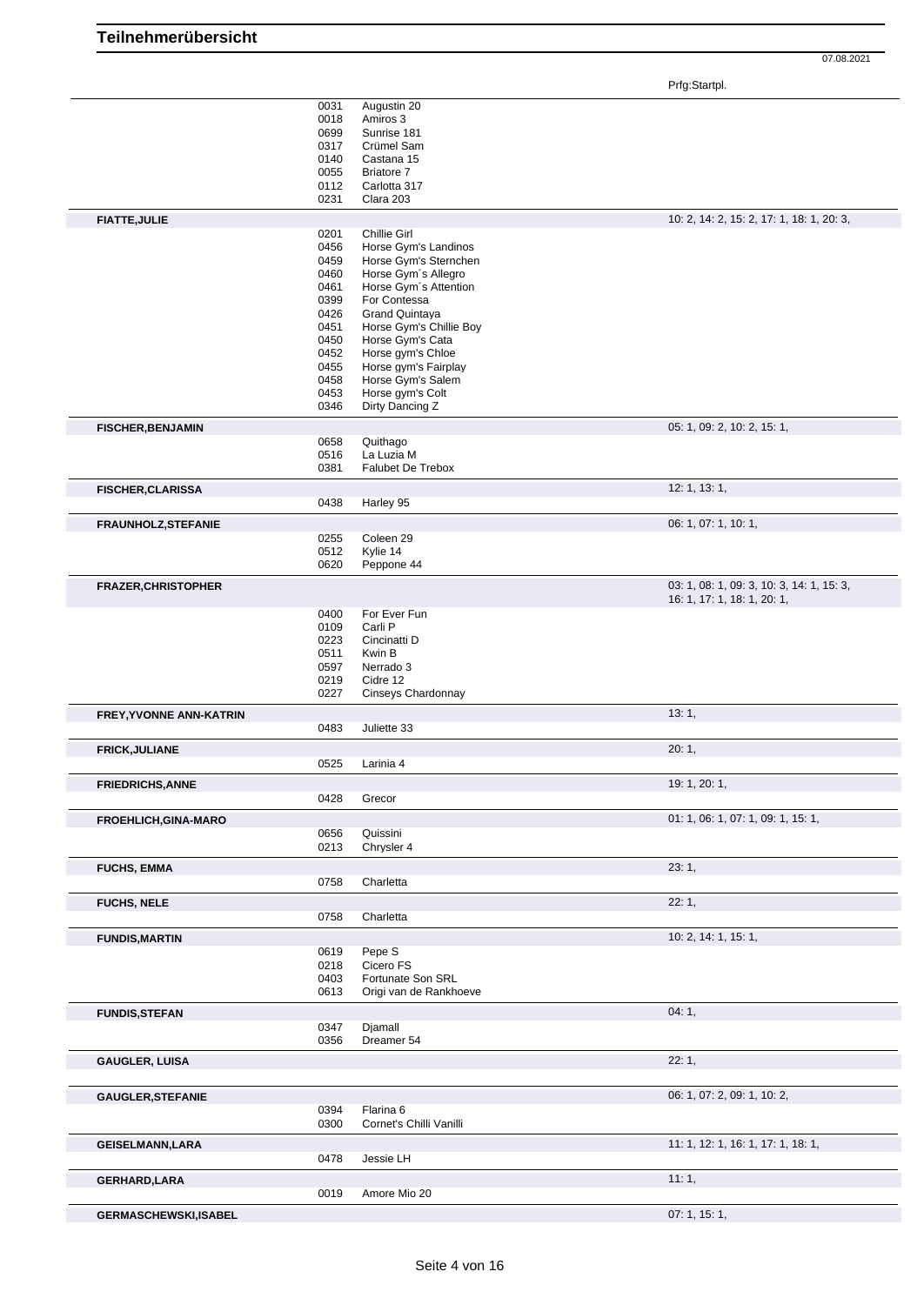Prfg:Startpl.

|                           | 0083         | <b>Calling Berlin</b>                  |                                                                                        |
|---------------------------|--------------|----------------------------------------|----------------------------------------------------------------------------------------|
| GIORDANI, GINA-SOPHIA     |              |                                        | 01: 1, 02: 1, 03: 1, 06: 1, 07: 1, 08: 1,<br>10: 2, 14: 1, 15: 2, 16: 2, 17: 2, 18: 2, |
|                           | 0242         | Clinturo                               |                                                                                        |
|                           | 0448         | Honey Pie 12                           |                                                                                        |
|                           | 0578         | Mission Impossible 4                   |                                                                                        |
|                           | 0264         | Como von Worrenberg                    |                                                                                        |
|                           | 0711         | Valerie 80                             |                                                                                        |
|                           | 0149         | Cathmore du Vlist Z                    |                                                                                        |
|                           | 0496         | Kate W                                 |                                                                                        |
|                           | 0383         | Fashion Star 5                         |                                                                                        |
|                           | 0475         | Jacques, cést moi                      |                                                                                        |
|                           | 0015         | Amalia 24                              |                                                                                        |
|                           | 0667         | Royal Sensation 4                      |                                                                                        |
|                           | 0500         | King Kong 20                           |                                                                                        |
| <b>GLEINSER, GESA</b>     |              |                                        | 06: 1, 07: 1, 10: 1,                                                                   |
|                           | 0025         | Arosa 55                               |                                                                                        |
| <b>GOEHRINGER, NELE</b>   |              |                                        | 13: 1, 20: 1,                                                                          |
|                           | 0373         | <b>Envoys Sweet Ella</b>               |                                                                                        |
|                           |              |                                        | 06: 1, 07: 1, 14: 2, 15: 2,                                                            |
| <b>GOERLICH, STEFANIE</b> | 0065         | Cajenne 5                              |                                                                                        |
|                           | 0523         | Lancertos Jacky Cola                   |                                                                                        |
|                           | 0243         | Clyde AG                               |                                                                                        |
|                           | 0226         | Cinober AG                             |                                                                                        |
|                           | 0093         | Camouflage AG                          |                                                                                        |
|                           | 0247         | Coco Jambo AG                          |                                                                                        |
|                           |              |                                        | 21:1,                                                                                  |
| <b>GRESS, MORITZ</b>      | 0425         | Gräfin R 4                             |                                                                                        |
|                           |              |                                        |                                                                                        |
| <b>GRIMM,FLORIAN</b>      |              |                                        | 02: 1, 03: 1,                                                                          |
|                           | 0237         | Claudita                               |                                                                                        |
|                           | 0006         | Acina G                                |                                                                                        |
|                           | 0004         | Acasina G                              |                                                                                        |
|                           | 0603         | Now comes Nala                         |                                                                                        |
| <b>GROSSBERGER, LEONI</b> |              |                                        | 12: 1, 18: 1, 20: 1,                                                                   |
|                           | 0587         | Mystic 11                              |                                                                                        |
|                           | 0581         | Mochito 7                              |                                                                                        |
|                           | 0499         | Kicco                                  |                                                                                        |
|                           | 0577<br>0709 | <b>Million Star</b><br>Valentin 154    |                                                                                        |
|                           | 0449         | Hope 125                               |                                                                                        |
|                           | 0168         | Chaccon Grey                           |                                                                                        |
|                           | 0288         | Copy Cool 3                            |                                                                                        |
| <b>GUT, LEA SOPHIA</b>    |              |                                        | 01: 2, 02: 1, 03: 1, 06: 3, 07: 3, 08: 2,                                              |
|                           |              |                                        | 09: 1, 10: 3, 14: 1, 15: 1, 17: 1, 18: 1,                                              |
|                           | 0266         | Con Calma                              |                                                                                        |
|                           | 0160         | Cekkato                                |                                                                                        |
|                           | 0069         | Calibaro VA                            |                                                                                        |
|                           | 0035         | Balam 2                                |                                                                                        |
|                           | 0435         | Hadorado                               |                                                                                        |
|                           | 0129         | Casinjo Ex Z                           |                                                                                        |
|                           | 0616         | PBM Asca Blue Z                        |                                                                                        |
|                           | 0437         | Hanne Umonia                           |                                                                                        |
|                           | 0464         | Ibero 12                               |                                                                                        |
|                           | 0446<br>0038 | Hetaldine W.H.<br><b>Balounette DW</b> |                                                                                        |
|                           |              |                                        |                                                                                        |
| <b>HAAN, STEFANIE</b>     |              |                                        | 12:2,                                                                                  |
|                           | 0734         | Zwerg S                                |                                                                                        |
|                           | 0293         | Corasina 2                             |                                                                                        |
|                           | 0344         | Diligence                              |                                                                                        |
| HACKEL, KRISTINA          |              |                                        | 17:1, 18:1,                                                                            |
|                           | 0248         | Coco Malou 3                           |                                                                                        |
| <b>HAFFA, VOLKER</b>      |              |                                        | 09: 1, 10: 1,                                                                          |
|                           | 0098         | Candy Z                                |                                                                                        |
|                           |              |                                        | 21:1,                                                                                  |
| <b>HAFNER, JUDITH</b>     | 0713         | Van Tastica 2                          |                                                                                        |
|                           |              |                                        |                                                                                        |
| HANSER, CARLA             |              |                                        | 20:1,                                                                                  |
|                           | 0566         | Luv 4                                  |                                                                                        |
| <b>HANSER, MARIUS</b>     |              |                                        | 20:1,                                                                                  |
|                           | 0457         | Horse Gym's Nalla                      |                                                                                        |
|                           |              |                                        | 08: 1, 10: 1,                                                                          |
| <b>HARTMANN, JUERGEN</b>  | 0535         | Leopold 297                            |                                                                                        |
|                           |              |                                        |                                                                                        |
| HARTMANN, ROLF            |              |                                        | 04: 1, 10: 2, 16: 1,                                                                   |
|                           | 0163         | Chaccimo 2                             |                                                                                        |
|                           | 0140         | Castana 15                             |                                                                                        |
|                           | 0040         | Bandito 67                             |                                                                                        |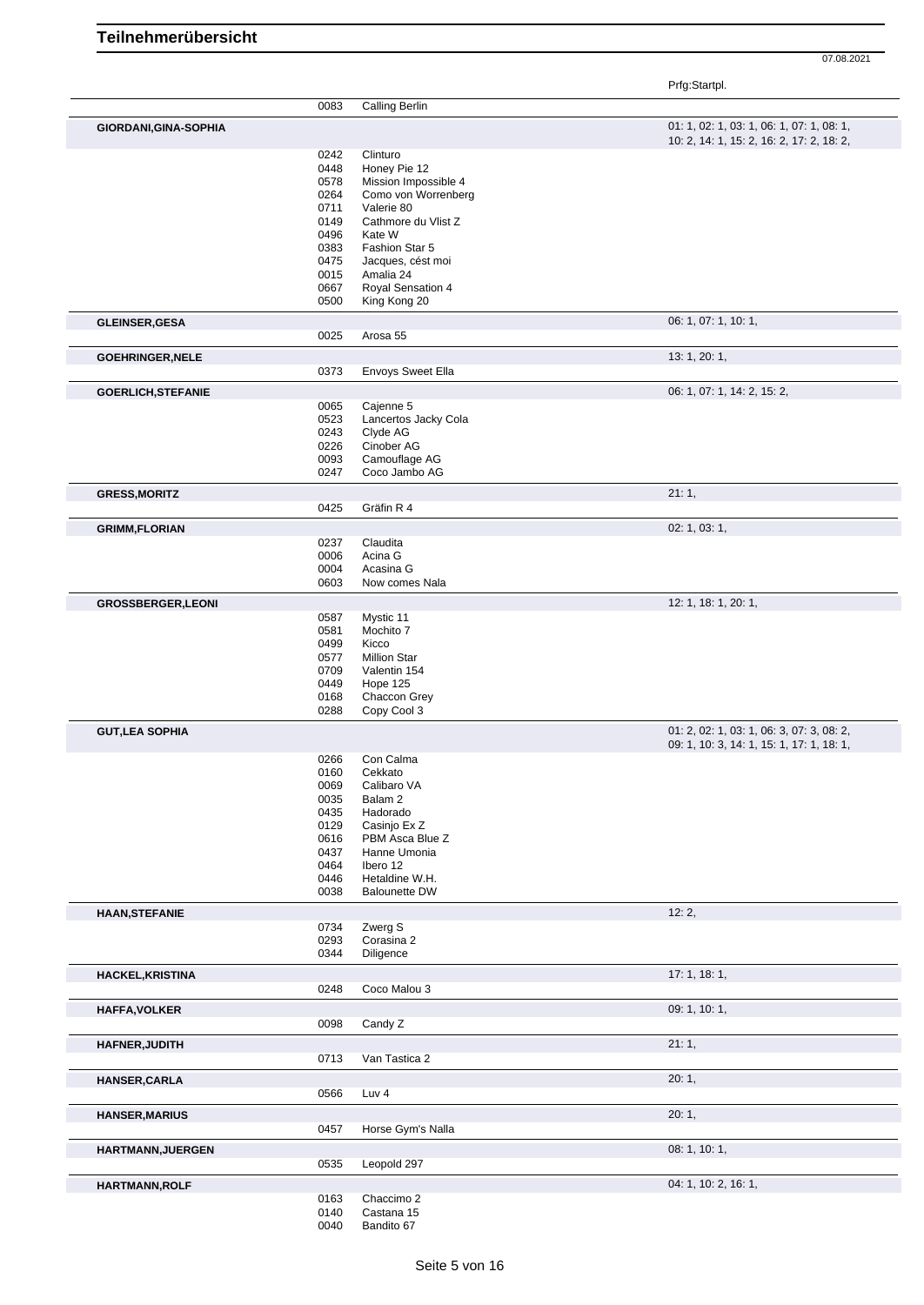|                          |                                                      |                                                                                                                   | Prfg:Startpl.                                                            |
|--------------------------|------------------------------------------------------|-------------------------------------------------------------------------------------------------------------------|--------------------------------------------------------------------------|
| <b>HAUBER, AMELIE</b>    |                                                      |                                                                                                                   | 13:1,                                                                    |
|                          | 0663                                                 | Rivalin W                                                                                                         |                                                                          |
| <b>HAUBER, INES</b>      |                                                      |                                                                                                                   | 12: 1, 13: 1,                                                            |
|                          | 0377                                                 | Evita 419                                                                                                         |                                                                          |
| <b>HEDERER,LISA</b>      | 0306                                                 | Costa Quanto                                                                                                      | 13:1,                                                                    |
|                          |                                                      |                                                                                                                   |                                                                          |
| <b>HEIDER, FERDINAND</b> | 0137                                                 | Cassil                                                                                                            | 20:1,                                                                    |
|                          | 0120                                                 | Casallea                                                                                                          |                                                                          |
| <b>HELLER, SEBASTIAN</b> |                                                      |                                                                                                                   | 01: 1, 02: 2, 03: 1, 05: 1, 08: 1, 09: 1,<br>10: 3, 14: 1, 15: 1,        |
|                          | 0625<br>0646<br>0063<br>0135                         | Qidaro<br>Quinaro 8<br>Caillou 45<br>Cassidora                                                                    |                                                                          |
|                          | 0085<br>0259<br>0207                                 | Calvados 145<br>Columbiene<br>Chloe 49                                                                            |                                                                          |
| HENKE, JOHANNA           |                                                      |                                                                                                                   | 11: 1, 12: 1, 19: 1, 20: 1,                                              |
|                          | 0272                                                 | Conny 351                                                                                                         |                                                                          |
|                          | 0415                                                 | Gianna Amica Mia                                                                                                  |                                                                          |
| <b>HENLIN, GUILLAUME</b> |                                                      |                                                                                                                   | 15: 1, 18: 1,                                                            |
|                          | 0339<br>0130                                         | Descarado 25<br>Casino Queen                                                                                      |                                                                          |
|                          |                                                      |                                                                                                                   | 11: 1, 13: 2,                                                            |
| <b>HENNER, MADELEINE</b> | 0260                                                 | Columbus 91                                                                                                       |                                                                          |
|                          | 0389                                                 | Felia W                                                                                                           |                                                                          |
|                          | 0359<br>0634                                         | Ducati 36<br>Quattro's Cadeaux                                                                                    |                                                                          |
|                          | 0548                                                 | Little Lady 251                                                                                                   |                                                                          |
| <b>HERMANN,FRANK</b>     |                                                      |                                                                                                                   | 19: 1, 20: 1,                                                            |
|                          | 0131                                                 | Casiopaia 4                                                                                                       |                                                                          |
| <b>HERTWIG, ALINA</b>    |                                                      |                                                                                                                   | 01: 2, 02: 3, 03: 3, 04: 1, 06: 1, 07: 1,<br>08: 1, 10: 3, 15: 2, 16: 1, |
|                          | 0522<br>0563<br>0568<br>0492<br>0560<br>0353<br>0334 | Lamborghini 91<br>Lucky 1643<br>Magna Racina<br>Kara 94<br>Loxley 115<br>Double Blue 4<br>Decimo v.d. Lange Vos 2 |                                                                          |
| <b>HIEBER, DOMINIK</b>   | 0598                                                 | Nevis Royal Z                                                                                                     | 01: 1, 02: 1, 03: 1, 10: 2, 15: 1, 16: 2,                                |
|                          | 0302                                                 | Cortina d'Ampezzo 4                                                                                               | 18:1,                                                                    |
|                          | 0681                                                 | Sierra Leone 7                                                                                                    |                                                                          |
|                          | 0732                                                 | Zirona Blue                                                                                                       |                                                                          |
|                          | 0095<br>0601                                         | Cancara W<br>Nikita W 3                                                                                           |                                                                          |
|                          | 0220                                                 | Cima della Madonna                                                                                                |                                                                          |
|                          | 0589<br>0045                                         | Namira W<br>Bellavista 9                                                                                          |                                                                          |
|                          | 0654                                                 | Quirly Popcorn                                                                                                    |                                                                          |
| HIERLEMANN, SOPHIA       |                                                      |                                                                                                                   | 07: 1, 10: 1,                                                            |
|                          | 0007                                                 | Action 56                                                                                                         |                                                                          |
| HINDERBERGER, SOPHIA     |                                                      |                                                                                                                   | 22:1,                                                                    |
|                          |                                                      |                                                                                                                   |                                                                          |
| HOERL, TANJA             |                                                      |                                                                                                                   | 13:1,                                                                    |
|                          | 0397                                                 | Fly High 16                                                                                                       |                                                                          |
| <b>HOFMANN, SARAH</b>    |                                                      |                                                                                                                   | 21:1,                                                                    |
|                          |                                                      |                                                                                                                   |                                                                          |
| <b>HOFMANN, SARA</b>     |                                                      |                                                                                                                   | 21:1,                                                                    |
|                          | 0736                                                 | Awani                                                                                                             |                                                                          |
| HOLZ, HANNA-MARIE        | 0372                                                 | Enrico 302                                                                                                        | 18: 1, 19: 1, 20: 1,                                                     |
|                          | 0649                                                 | Quintano <sub>S</sub>                                                                                             |                                                                          |
|                          | 0304                                                 | Cosmo 67                                                                                                          |                                                                          |
|                          | 0249<br>0665                                         | Coco Malou 4<br>Rob <sub>7</sub>                                                                                  |                                                                          |
|                          |                                                      |                                                                                                                   | 10:1,                                                                    |
| HONOLD, SEBASTIAN        | 0520                                                 | Lacrosse 10                                                                                                       |                                                                          |
|                          | 0360<br>0123                                         | Duncan 103<br>Cascadina 3                                                                                         |                                                                          |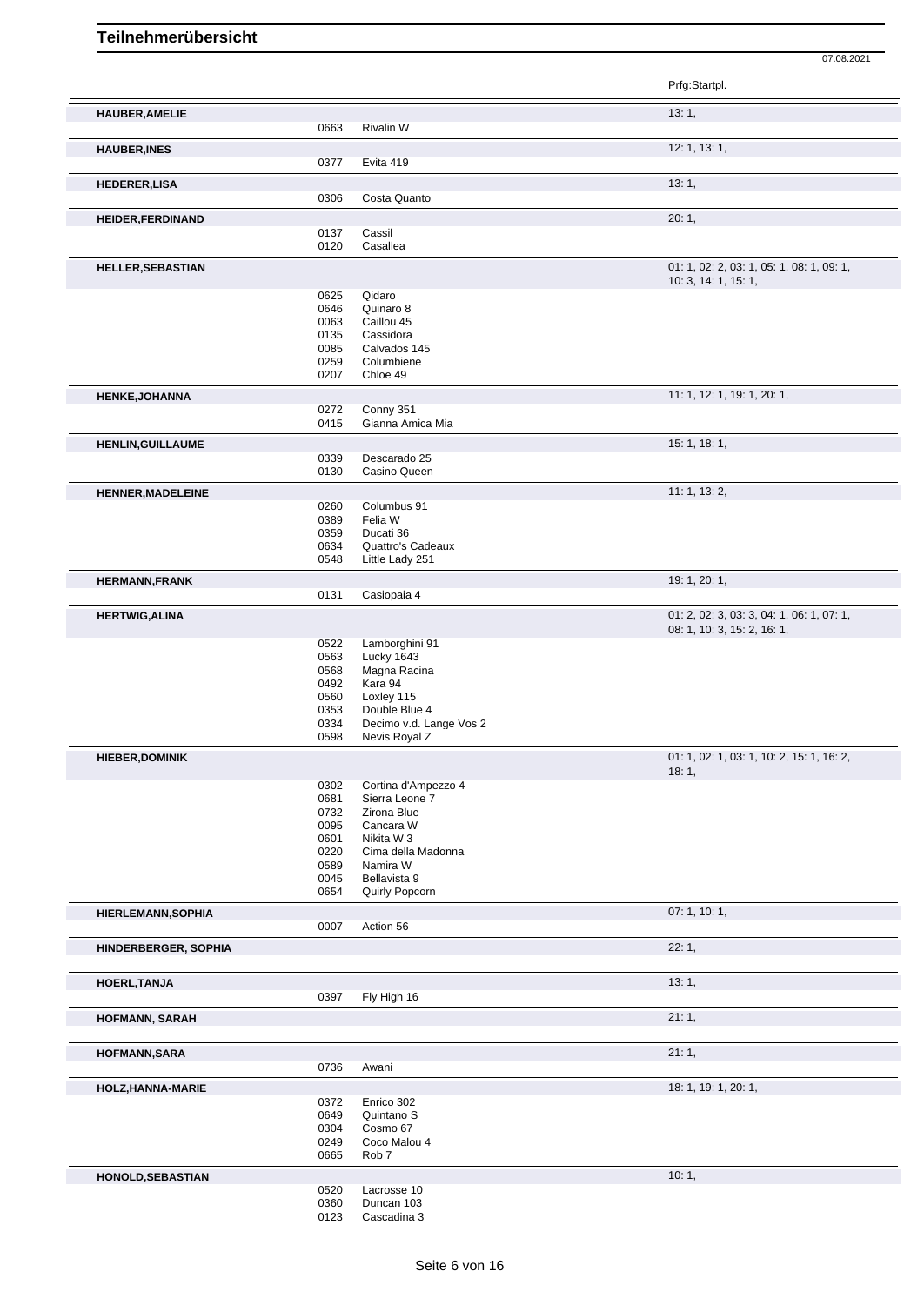|                              |              |                                    | Prfg:Startpl.                             |
|------------------------------|--------------|------------------------------------|-------------------------------------------|
|                              | 0105         | Cardento H                         |                                           |
| <b>HONOLD, TIM</b>           |              |                                    | 03: 1, 10: 2,                             |
|                              | 0092         | Camouflage 33                      |                                           |
|                              | 0520         | Lacrosse 10                        |                                           |
|                              | 0419         | Golden Touch 21                    |                                           |
|                              | 0001         | Aaron 410                          |                                           |
|                              | 0360<br>0123 | Duncan 103<br>Cascadina 3          |                                           |
|                              | 0087         | Cameera M                          |                                           |
|                              | 0204         | Chiquita 91                        |                                           |
|                              | 0105         | Cardento H                         |                                           |
| <b>HORNUNG, ELIAS</b>        |              |                                    | 23:1,                                     |
|                              | 0612         | One Direction                      |                                           |
| <b>HUBER, PAULINE</b>        |              |                                    | 20:1,                                     |
|                              | 0178         | Charlie Chaplin 31                 |                                           |
| <b>JOSURAN, ANNICK</b>       |              |                                    | 06: 1, 07: 1, 08: 2, 10: 2, 14: 1, 15: 1, |
|                              |              |                                    | 16: 1, 17: 2, 18: 2, 19: 2,               |
|                              | 0133         | Casius Clay                        |                                           |
|                              | 0648         | Quinta 167                         |                                           |
|                              | 0614<br>0590 | Parisienne du Marais DD<br>Nanto 5 |                                           |
| JUNKER, JAN                  |              |                                    | 03: 1, 10: 1,                             |
|                              | 0542         | <b>Lilly Magic</b>                 |                                           |
|                              | 0557         | Lordanos Little Lady               |                                           |
|                              | 0427         | Granny's Girl T                    |                                           |
|                              | 0117         | Carrica P                          |                                           |
|                              | 0585         | My Precious G                      |                                           |
| JUNKER, STEFANIE             |              |                                    | 02: 1, 03: 1, 07: 1, 10: 1,               |
|                              | 0542         | <b>Lilly Magic</b>                 |                                           |
|                              | 0557         | Lordanos Little Lady               |                                           |
|                              | 0427         | Granny's Girl T                    |                                           |
|                              | 0117         | Carrica P                          |                                           |
| KARLE COSTA, RICARDO BENZINH |              |                                    | 08: 1, 09: 1, 10: 1, 16: 1, 17: 1, 18: 2, |
|                              | 0236         | Claud 3                            | 20:3,                                     |
|                              | 0363         | Eiskönigin 3                       |                                           |
|                              | 0581         | Mochito 7                          |                                           |
|                              | 0261         | Comanchero 26                      |                                           |
|                              | 0674         | Santo 123                          |                                           |
|                              | 0462         | I'm more than Special              |                                           |
|                              | 0728         | Zazou 42                           |                                           |
|                              | 0577         | <b>Million Star</b>                |                                           |
|                              | 0709<br>0168 | Valentin 154<br>Chaccon Grey       |                                           |
|                              | 0477         | Janneke 8                          |                                           |
|                              | 0504         | Kirocco                            |                                           |
|                              | 0033         | Baghira 106                        |                                           |
|                              | 0729         | Zef                                |                                           |
|                              | 0288         | Copy Cool 3                        |                                           |
|                              | 0115         | Carpe Diem 93                      |                                           |
|                              | 0505         | Knock Knock                        |                                           |
| <b>KARLE COSTA, VERENA</b>   |              |                                    | 07: 1, 09: 1, 10: 2, 14: 1, 15: 1, 16: 1, |
|                              | 0363         | Eiskönigin 3                       | 17: 1, 18: 2, 20: 1,                      |
|                              | 0581         | Mochito 7                          |                                           |
|                              | 0261         | Comanchero 26                      |                                           |
|                              | 0499         | Kicco                              |                                           |
|                              | 0674         | Santo 123                          |                                           |
|                              | 0462         | I'm more than Special              |                                           |
|                              | 0728<br>0577 | Zazou 42<br><b>Million Star</b>    |                                           |
|                              | 0709         | Valentin 154                       |                                           |
|                              | 0449         | Hope 125                           |                                           |
|                              | 0168         | Chaccon Grey                       |                                           |
|                              | 0173         | Chanel Royal                       |                                           |
|                              | 0477         | Janneke 8                          |                                           |
|                              | 0504         | Kirocco                            |                                           |
|                              | 0502         | Kingsley 17                        |                                           |
|                              | 0033         | Baghira 106                        |                                           |
|                              | 0506         | Koco Jambo                         |                                           |
|                              | 0729<br>0244 | Zef<br>Co d'Arco                   |                                           |
|                              | 0288         | Copy Cool 3                        |                                           |
|                              | 0115         | Carpe Diem 93                      |                                           |
|                              | 0505         | Knock Knock                        |                                           |
| <b>KEMMETMUELLER, ELISA</b>  |              |                                    | 13:1,                                     |
|                              | 0724         | Wiesnherzla                        |                                           |
| <b>KERN, ALEXANDER</b>       |              |                                    | 18:1,                                     |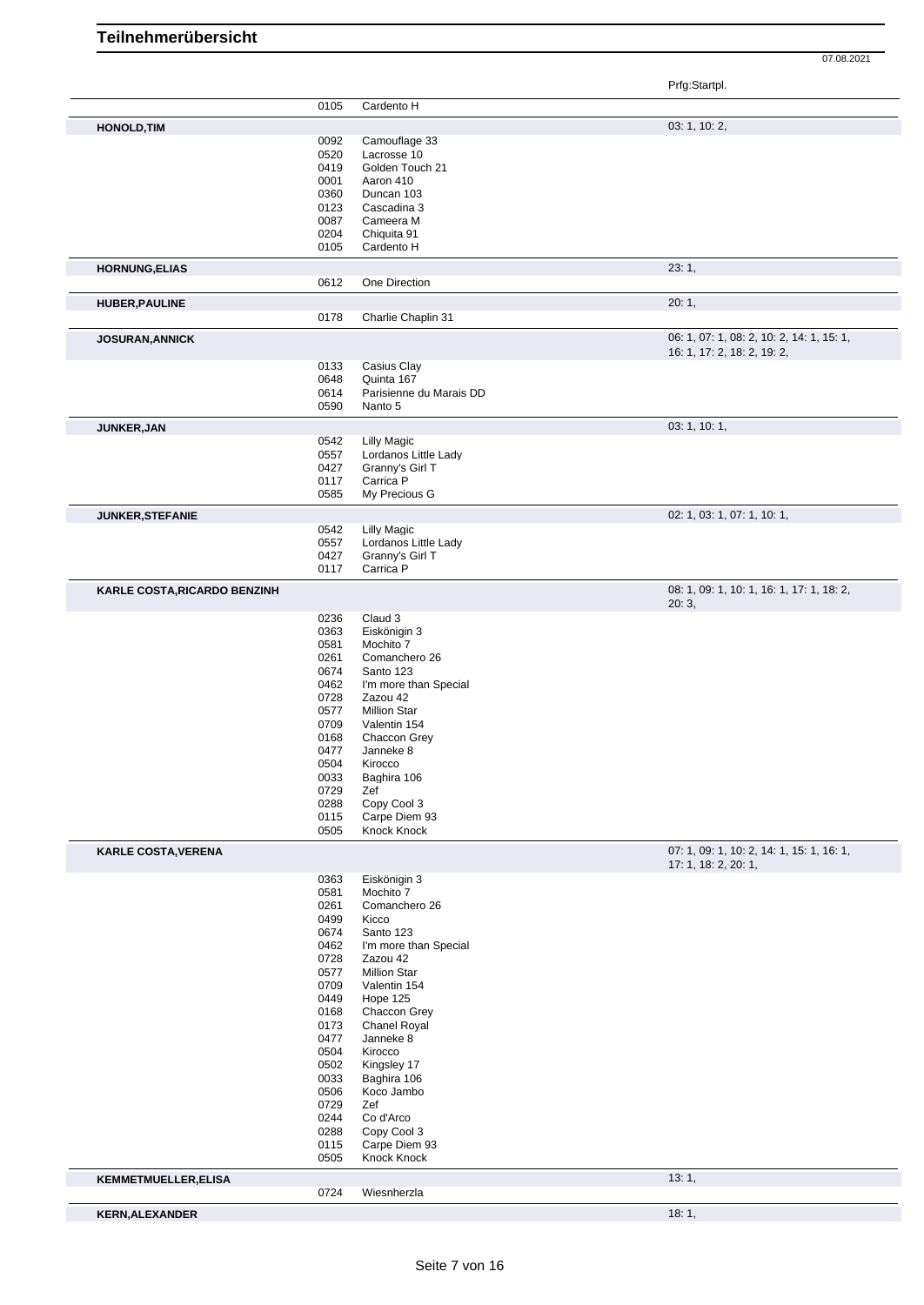|                           |              |                                   | Prfg:Startpl.                                            |
|---------------------------|--------------|-----------------------------------|----------------------------------------------------------|
|                           | 0251         | Coconut Dream 8                   |                                                          |
| KIRNARSKAYA, ANASTASIYA   |              |                                   | 07: 2, 09: 3, 10: 3, 15: 2, 16: 1, 17: 1,<br>18:1,       |
|                           | 0350         | Don Patrick 3                     |                                                          |
|                           | 0468         | <b>Idel Rose</b>                  |                                                          |
|                           | 0398         | Fold or Cry Eda                   |                                                          |
| <b>KLEIN, LEONIE</b>      |              |                                   | 11: 1, 12: 1, 13: 1,                                     |
|                           | 0472         | lpsy 3                            |                                                          |
| <b>KLEIN, LISA MARIE</b>  |              |                                   | 11:1,                                                    |
|                           | 0145         | Cataleya 6                        |                                                          |
| KLOTZBUECHER, NINA        |              |                                   | 20:1,                                                    |
|                           | 0081<br>0187 | Calle Blue<br>Chassidy            |                                                          |
|                           | 0195         | Cherisis                          |                                                          |
|                           | 0196         | Chestino                          |                                                          |
| <b>KLUGE, THOMAS</b>      |              |                                   | 09: 1, 10: 1, 16: 1, 17: 2, 18: 2, 19: 1,                |
|                           |              |                                   | 20:2,                                                    |
|                           | 0538         | Lewinson<br>Cazador 12            |                                                          |
|                           | 0158<br>0355 | Dragonfly 14                      |                                                          |
|                           | 0643         | Quicksie                          |                                                          |
|                           | 0586         | Mvlo 11                           |                                                          |
|                           | 0331         | Daydream 128                      |                                                          |
| KOEBERLE, JAN             |              |                                   | 10:1, 19:1,                                              |
|                           | 0651         | Quintus 156                       |                                                          |
|                           | 0286         | Coolio 43                         |                                                          |
|                           | 0303<br>0320 | Cosima 298<br>Culano <sub>6</sub> |                                                          |
|                           | 0309         | Coupiko                           |                                                          |
|                           | 0297         | Corel                             |                                                          |
|                           | 0714         | Vancouver 81                      |                                                          |
|                           | 0725         | Zaphir 15                         |                                                          |
|                           | 0273         | Conny 425                         |                                                          |
| <b>KOENIG,LEA</b>         | 0173         | Chanel Royal                      | 12: 1, 13: 1,                                            |
|                           |              |                                   | 09: 1, 10: 1,                                            |
| KOHLER, SELINA            | 0394         | Flarina 6                         |                                                          |
|                           | 0405         | Frechdachs 184                    |                                                          |
|                           | 0300         | Cornet's Chilli Vanilli           |                                                          |
|                           | 0036         | <b>Ballycullane Bready</b>        |                                                          |
| KOHLER, SOPHIA            |              |                                   | 07: 1, 09: 1, 10: 1, 20: 1,                              |
|                           | 0361         | Duran 71                          |                                                          |
|                           | 0692         | Stakkachin                        |                                                          |
|                           | 0285         | Cookie White                      |                                                          |
|                           | 0079<br>0162 | Call me Paul 6<br>Chaccateur      |                                                          |
|                           | 0341         | Diamant de clé château            |                                                          |
| KONLE, GRETA              |              |                                   | 23:1,                                                    |
|                           | 0757         | Flizy                             |                                                          |
| <b>KONLE, MAJA</b>        |              |                                   | 22:1,                                                    |
|                           | 0757         | Flizy                             |                                                          |
| KOWOL, FELICITAS          |              |                                   | 11:1,                                                    |
|                           | 0663<br>0638 | Rivalin W<br>Quemberly            |                                                          |
|                           |              |                                   | 01: 1, 02: 1, 03: 1, 06: 1, 07: 1, 10: 1,                |
| <b>KREUTZ, LISA MARIE</b> |              |                                   | 16: 1, 17: 1, 18: 1,                                     |
|                           | 0241         | Clintas 3                         |                                                          |
|                           | 0708<br>0467 | Valentin 148<br>Icemen de Paep    |                                                          |
|                           |              |                                   |                                                          |
| <b>KRIEG,LEONIE</b>       | 0742         | Cashmere M                        | 03: 2, 10: 2,                                            |
|                           | 0743         | Claire 172                        |                                                          |
|                           | 0744         | Olympus van de Schrale Hamme      |                                                          |
| <b>KUHN, LEONIE</b>       |              |                                   | 10:1,                                                    |
|                           | 0565         | Lui de Finess                     |                                                          |
| KUSCH, ANNE THERESA       |              |                                   | 07: 1, 09: 1, 10: 1,                                     |
|                           | 0257         | Colima 3                          |                                                          |
| LAEUFER, NORA             |              |                                   | 06: 1, 07: 2, 08: 1, 09: 1, 10: 2, 16: 1,<br>17:1, 18:1, |
|                           | 0739         | FBW Aragorn                       |                                                          |
|                           | 0738         | Cavallero P                       |                                                          |
|                           | 0740         | Make my day 15                    |                                                          |
| LAIB, PIA                 |              |                                   | 12:2,                                                    |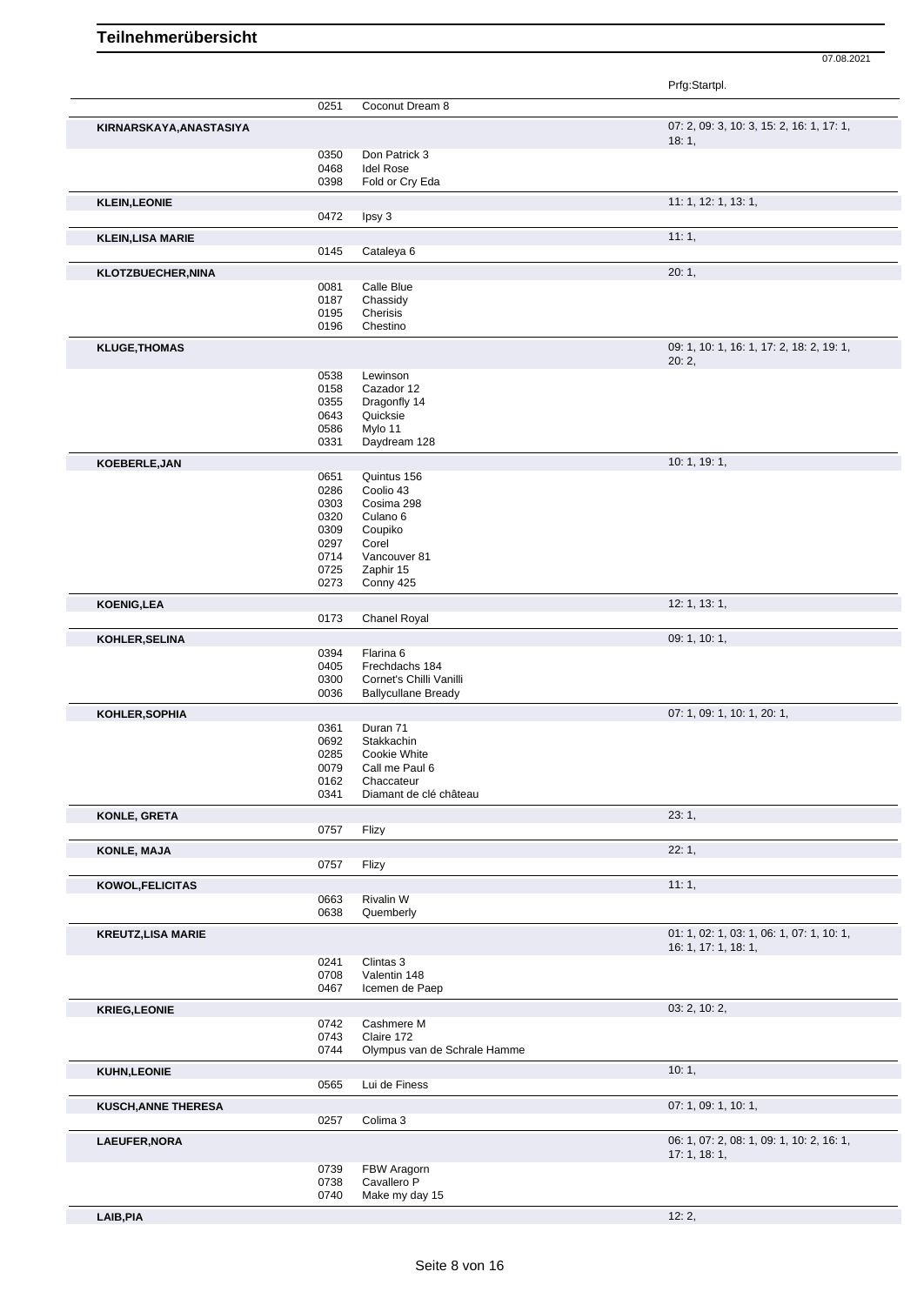|                             | 0199         | Chica Bay 4                   |                                           |
|-----------------------------|--------------|-------------------------------|-------------------------------------------|
| LANDGRAF, CAROLIN           | 0070         | Calida 88                     | 11: 1, 16: 1, 17: 1,                      |
|                             | 0422         | Good Vibes Only               |                                           |
| <b>LANGER, SABRINA</b>      |              |                               | 13:1,                                     |
|                             | 0713         | Van Tastica 2                 |                                           |
|                             | 0602         | Ninja 140                     |                                           |
| <b>LANGROCK, INGRID</b>     |              |                               | 06: 1, 07: 1, 08: 1, 09: 1, 10: 1, 15: 1, |
|                             | 0031<br>0018 | Augustin 20<br>Amiros 3       |                                           |
|                             | 0104         | Caramia 58                    |                                           |
|                             | 0699         | Sunrise 181                   |                                           |
|                             | 0317         | Crümel Sam                    |                                           |
|                             | 0055<br>0112 | Briatore 7<br>Carlotta 317    |                                           |
|                             |              |                               | 20:1,                                     |
| <b>LAURER, MARIE-SOPHIE</b> | 0365         | Eldorado's Bella              |                                           |
|                             |              |                               | 11: 1, 12: 1, 19: 1,                      |
| LEHR, KATHARINA             | 0281         | Contana 12                    |                                           |
|                             | 0073         | Calista 67                    |                                           |
| <b>LEIS, VERONIKA</b>       |              |                               | 18: 1, 19: 1,                             |
|                             | 0545         | Lisa B.                       |                                           |
| LEITOLF, JANA-KATRIN        |              |                               | 03: 1, 06: 1, 07: 1, 08: 1, 09: 1, 10: 1, |
|                             |              |                               | 20:1,                                     |
|                             | 0027         | Asterix 658                   |                                           |
|                             | 0555         | Lord Almi                     |                                           |
| LIEB, CHRISTOPH             |              |                               | 09: 1, 10: 2,                             |
|                             | 0311         | Covergirl 16                  |                                           |
|                             | 0644<br>0605 | Quid pro quo 4<br>Numerobis 2 |                                           |
|                             | 0498         | Kevin Cool                    |                                           |
|                             | 0521         | Lady Gaga 48                  |                                           |
|                             | 0694         | Stallone Gold                 |                                           |
| LIEB, LENA                  |              |                               | 12: 2, 13: 2,                             |
|                             | 0311         | Covergirl 16                  |                                           |
|                             | 0644         | Quid pro quo 4                |                                           |
|                             | 0498<br>0521 | Kevin Cool<br>Lady Gaga 48    |                                           |
|                             |              |                               |                                           |
| LIESKE, JULIA               | 0005         | Acierant                      | 11:1,                                     |
|                             | 0191         | Chellino 3                    |                                           |
|                             | 0352         | Donna Perra                   |                                           |
| LINK, ANNIKA                |              |                               | 02: 1, 03: 1, 06: 1, 07: 1, 09: 1, 10: 1, |
|                             |              |                               | 20:2,                                     |
|                             | 0402<br>0291 | For Player<br>Coral 13        |                                           |
|                             | 0515         | La Coruna S                   |                                           |
|                             | 0384         | Fayance 3                     |                                           |
|                             | 0075         | Call me Cornet                |                                           |
|                             | 0245         | Coachella S                   |                                           |
| LINZ, AMELIE                | 0666         | Rodoryke                      | 11: 1, 12: 1,                             |
|                             |              |                               | 22:1,                                     |
| <b>LOEFFELAD, NELE</b>      | 0053         | Bobolino 3                    |                                           |
| <b>MADER, HENDRIK</b>       |              |                               | 01: 1, 02: 1, 03: 1, 08: 1, 09: 1, 10: 2, |
|                             |              |                               | 14: 1, 15: 1, 16: 2, 17: 1, 18: 1,        |
|                             | 0650         | Quinto 82                     |                                           |
|                             | 0606         | Nuntius 12                    |                                           |
|                             | 0313         | Cranach <sub>5</sub>          |                                           |
| <b>MAIER, ANJA</b>          |              |                               | 13:1,                                     |
|                             | 0337         | Demba                         |                                           |
| <b>MAIER, LENNY</b>         |              |                               | 11: 1, 12: 1, 13: 2,                      |
|                             | 0677<br>0132 | Scarlett M 3<br>Casita M      |                                           |
|                             | 0024         | Antonia 197                   |                                           |
| <b>MAIER, MADELEINE</b>     |              |                               | 20:1,                                     |
|                             | 0340         | Destina della vita            |                                           |
|                             |              |                               |                                           |
| <b>MAIER, MAXIE LUISE</b>   | 0554         | Lorbas 281                    | 13: 2, 21: 2,                             |
|                             | 0536         | Let's go 117                  |                                           |
|                             | 0058         | C'est la vie 162              |                                           |
|                             | 0615         | Pauline 433                   |                                           |
| <b>MAIER, THOMAS</b>        |              |                               | 19:1,                                     |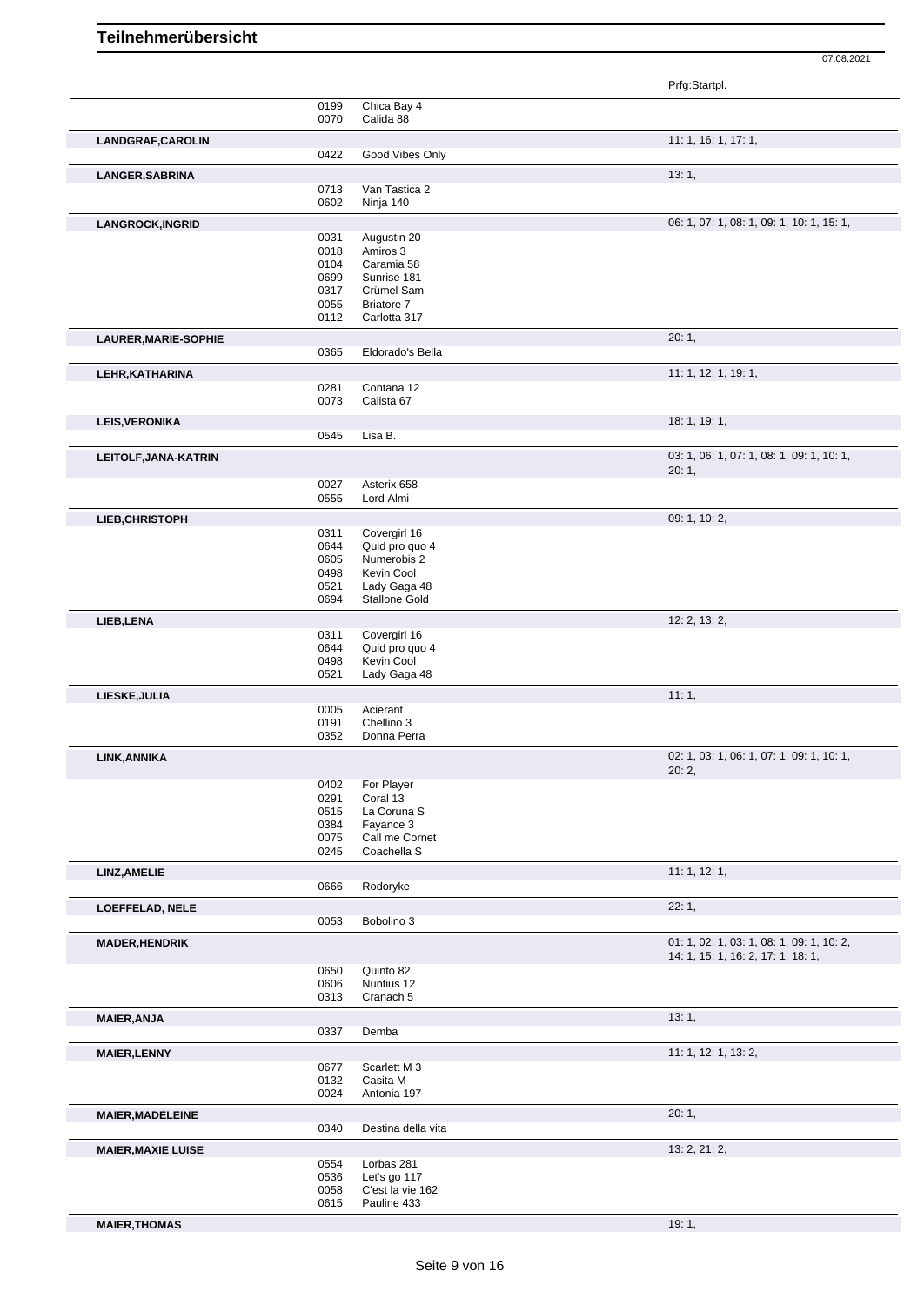|--|

|                            | 0132 | Casita M                   |                                           |
|----------------------------|------|----------------------------|-------------------------------------------|
|                            | 0024 | Antonia 197                |                                           |
|                            | 0210 | Chow M                     |                                           |
|                            |      |                            |                                           |
| <b>MATTMANN,FRANZISKA</b>  |      |                            | 11: 1, 13: 1,                             |
|                            | 0021 | Amur 41                    |                                           |
|                            | 0570 | Manchester 17              |                                           |
|                            |      |                            |                                           |
| <b>MEIER, EILEEN</b>       |      |                            | 03: 1, 08: 1, 09: 2, 10: 1, 14: 1, 19: 1, |
|                            | 0214 | Churchill 48               |                                           |
|                            | 0388 | FBW Graphik                |                                           |
|                            | 0390 | Ferris K 3                 |                                           |
|                            |      |                            |                                           |
|                            | 0573 | Mata Hari 45               |                                           |
|                            | 0002 | Aaron 424                  |                                           |
|                            |      |                            | 01: 2, 02: 2, 03: 2, 04: 1, 05: 1, 08: 2, |
| MUELLER, JAN               |      |                            |                                           |
|                            |      |                            | 09: 1, 10: 1, 14: 1, 15: 1, 16: 2, 17: 2, |
|                            |      |                            | 18:2,                                     |
|                            | 0182 | Charly Champion SR         |                                           |
|                            | 0121 | Casallina 5                |                                           |
|                            | 0228 | Ciricu                     |                                           |
|                            |      |                            |                                           |
|                            | 0321 | Cute as Sugar SR           |                                           |
|                            | 0290 | Cora de Semilly            |                                           |
|                            | 0342 | Diana M 3                  |                                           |
|                            | 0730 | Zensation 2                |                                           |
|                            |      |                            |                                           |
|                            | 0048 | Bernhard vom Taubenbrink   |                                           |
|                            | 0088 | Cameron Diaz 5             |                                           |
|                            | 0489 | Kalanda 7                  |                                           |
|                            |      |                            |                                           |
| <b>MUELLER, KLAUS</b>      |      |                            | 17: 1, 18: 1, 19: 1, 20: 1,               |
|                            | 0720 | Vivanti 2                  |                                           |
| <b>MUENCH,LEONIE</b>       |      |                            | 13:1,                                     |
|                            | 0097 | Candlelight 22             |                                           |
|                            | 0094 | Cancador                   |                                           |
|                            |      |                            |                                           |
| <b>MUERDTER, CELINE</b>    |      |                            | 10:1, 15:1,                               |
|                            | 0618 | Pegaso Melloni             |                                           |
| <b>MUNZ, MARTIN</b>        |      |                            | 13:1,                                     |
|                            | 0235 | Classico 72                |                                           |
|                            |      |                            |                                           |
| <b>MUSCHWECK DR., EVA</b>  |      |                            | 09: 1, 11: 2, 16: 2, 17: 1,               |
|                            | 0233 | Clarenta                   |                                           |
|                            | 0335 | Déja vu blanc              |                                           |
|                            | 0611 | On Spot I'm Hot            |                                           |
|                            |      |                            |                                           |
|                            | 0267 | Con Casper                 |                                           |
| NEFF, ELLA                 |      |                            | 10:1,                                     |
|                            | 0287 | Copacabana H               |                                           |
|                            |      |                            |                                           |
|                            | 0351 | Donna Klara 16             |                                           |
|                            | 0345 | Dinasty du Filou           |                                           |
| NEFF, JENNY                |      |                            | 12:1,                                     |
|                            | 0287 | Copacabana H               |                                           |
|                            |      |                            |                                           |
|                            | 0351 | Donna Klara 16             |                                           |
|                            | 0154 | Cayalino 2                 |                                           |
|                            | 0345 | Dinasty du Filou           |                                           |
| <b>NEUKAMM, SINA MALIN</b> |      |                            | 10: 1, 11: 2, 16: 1, 17: 1, 18: 1,        |
|                            | 0687 | SMA Casalligo              |                                           |
|                            | 0436 | <b>Hailey Bee</b>          |                                           |
|                            |      |                            |                                           |
| NEUMEISTER, MAXIMILIAN     |      |                            | 10: 1, 20: 1,                             |
|                            | 0660 | Quox                       |                                           |
|                            | 0669 | Sabrina B 4                |                                           |
|                            | 0439 | Hastor                     |                                           |
|                            |      |                            | 02: 1, 04: 1, 06: 1, 07: 1, 08: 1, 09: 2, |
| NIEDERLAENDER, MONIKA      |      |                            | 10: 3, 14: 1, 15: 2,                      |
|                            | 0404 | <b>Fortunes Blue</b>       |                                           |
|                            |      |                            |                                           |
|                            | 0698 | Sundance Dream 2           |                                           |
|                            | 0183 | Charme 2                   |                                           |
|                            | 0164 | Chacco Fly 4               |                                           |
|                            | 0423 | Goodlord Carhago           |                                           |
|                            | 0510 | Kronprinz vom Schlösslihof |                                           |
|                            |      |                            |                                           |
|                            | 0441 | Heaven on Earth 4          |                                           |
|                            | 0591 | Nanton van T&L             |                                           |
|                            | 0188 | Che Guevara 45             |                                           |
|                            | 0546 | Lisheen Harlequeen         |                                           |
| NIEMEYER, PETER            |      |                            | 10:1,                                     |
|                            | 0312 | Cracker Joe 2              |                                           |
|                            |      |                            |                                           |
| <b>OPPOLD, TORSTEN</b>     |      |                            | 13:1,                                     |
|                            | 0271 | Connor's                   |                                           |
| OREL, PAUL                 |      |                            | 13: 1, 20: 1,                             |
|                            | 0391 | Fidiboo                    |                                           |
| <b>OSTERMANN, NICOLE</b>   |      |                            | 07: 2, 18: 3, 19: 3, 20: 3,               |
|                            |      |                            |                                           |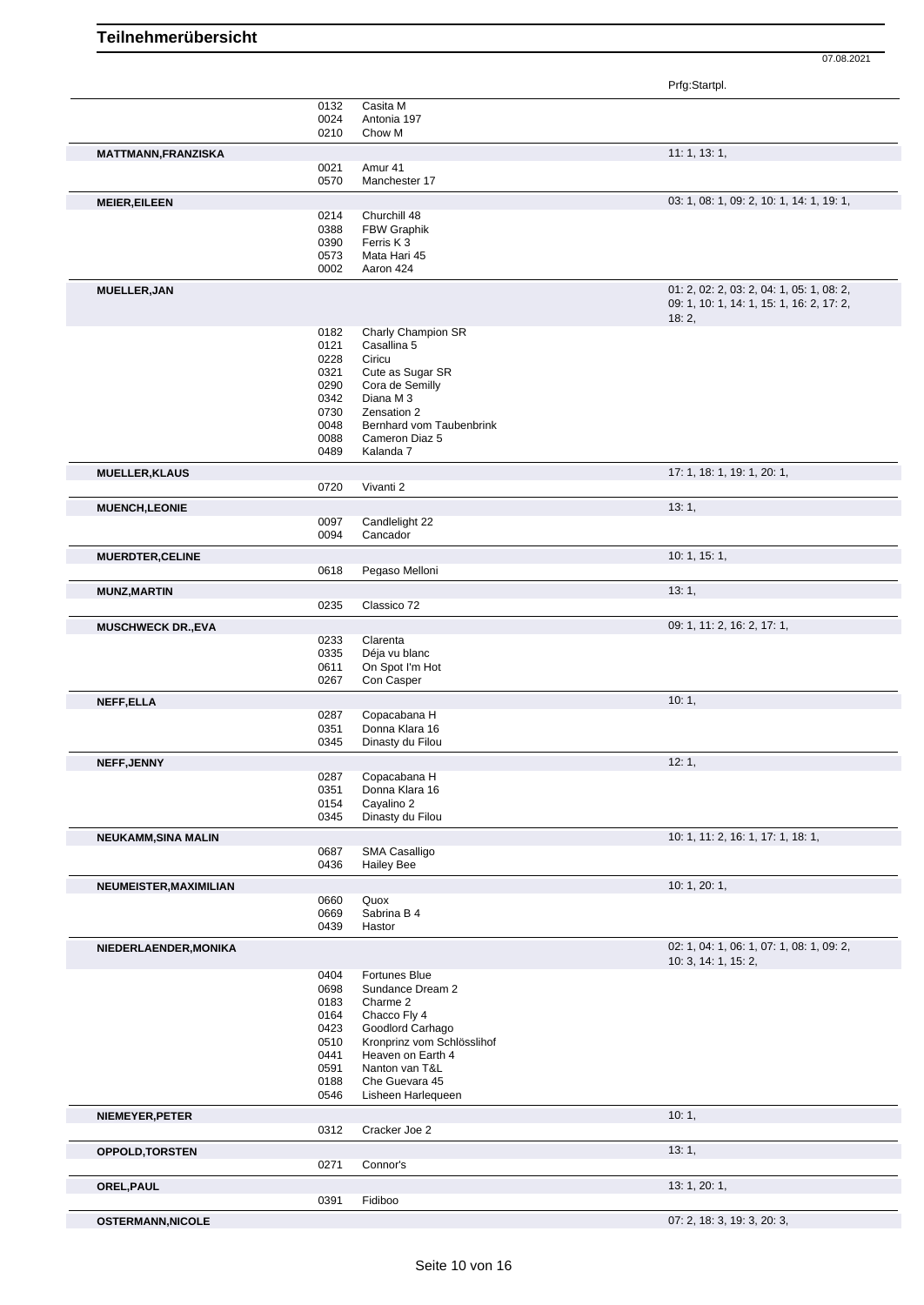Prfg:Startpl.

|                                 | 0408 | Galaxy 66                     |                                           |
|---------------------------------|------|-------------------------------|-------------------------------------------|
|                                 |      |                               |                                           |
|                                 | 0572 | Maserati II                   |                                           |
|                                 | 0407 | Galantine du Moulin           |                                           |
|                                 | 0165 | Chacco's Caramelle            |                                           |
|                                 | 0683 | Simply la Best HH             |                                           |
|                                 | 0474 | Izzabella                     |                                           |
|                                 |      |                               |                                           |
|                                 | 0727 | Zassini                       |                                           |
|                                 | 0348 | Dobolensky                    |                                           |
|                                 | 0582 | Mon Ami ES                    |                                           |
|                                 | 0376 | Especially vd Schrale Hamme Z |                                           |
|                                 | 0326 | Dani California Z             |                                           |
|                                 |      |                               |                                           |
| OTT, SARAH CHIARA               |      |                               | 07: 1, 10: 2, 15: 1,                      |
|                                 | 0239 | Cleiner Onkel 5               |                                           |
|                                 | 0008 | Afterglow                     |                                           |
|                                 | 0534 | Lenny 85                      |                                           |
|                                 | 0693 | Stakkata de la fleur          |                                           |
| <b>PAHNKE, JOSEPHINE</b>        |      |                               | 11:1, 12:1,                               |
|                                 | 0411 | General Lee 10                |                                           |
|                                 |      |                               | 01: 1, 02: 2, 03: 2, 06: 1, 08: 3, 10: 3, |
| <b>PAUL, STEFANIE</b>           |      |                               | 14: 2, 15: 1, 17: 2, 18: 2, 20: 2,        |
|                                 |      | Liverpool 56                  |                                           |
|                                 | 0754 |                               |                                           |
|                                 | 0751 | Cascallo B                    |                                           |
|                                 | 0753 | Levino 32                     |                                           |
|                                 | 0755 | Lordin 3                      |                                           |
|                                 | 0756 | Zara Blue 2                   |                                           |
|                                 | 0752 | L'Amour Toujours VDP          |                                           |
| PAULE, ALEX                     |      |                               | 09: 2, 10: 2, 11: 2, 15: 1,               |
|                                 | 0539 | Lifestyle 74                  |                                           |
|                                 |      |                               |                                           |
|                                 | 0476 | Jandro P                      |                                           |
|                                 | 0378 | Exclusief 4                   |                                           |
|                                 | 0469 | Idifix                        |                                           |
| PFEIFER, CHRISTIAN              |      |                               | 08: 2, 10: 1, 14: 1, 15: 1,               |
|                                 | 0684 | Sissy 441                     |                                           |
|                                 | 0108 | Carl Günther                  |                                           |
| PFEIFER, SARAH                  |      |                               | 19:1,                                     |
|                                 | 0733 | Zmoothie-Lou                  |                                           |
|                                 | 0338 | Derby FBH                     |                                           |
|                                 |      |                               |                                           |
| PFITZER, ANNA                   |      |                               | 10: 1, 11: 2,                             |
|                                 | 0014 | All Inclusive P               |                                           |
|                                 | 0041 | Bayard-P                      |                                           |
| PFIZENMAIER, MELINA             |      |                               | 13:1,                                     |
|                                 | 0518 | Lacandor 4                    |                                           |
|                                 |      |                               |                                           |
| PLACHY, HANNA                   |      |                               | 12:1,                                     |
|                                 | 0099 | Cantuccina 2                  |                                           |
| QUILITZ, ALINA                  |      |                               | 13:1,                                     |
|                                 | 0661 | Randall 4                     |                                           |
|                                 |      |                               |                                           |
| RABOLD, JULIANE                 |      |                               | 06: 1, 07: 1, 10: 2, 14: 1, 15: 1,        |
|                                 | 0299 | Cornelia Bossen               |                                           |
|                                 | 0091 | Camiro 62                     |                                           |
|                                 | 0473 | Isalie                        |                                           |
|                                 | 0362 | Earnful de Macheco            |                                           |
| <b>RAMOS LUNA, MANUEL JESUS</b> |      |                               | 20:1,                                     |
|                                 | 0623 | Prince Charming 21            |                                           |
| RAUNER, KATJA                   |      |                               | 06: 1, 07: 1, 10: 1,                      |
|                                 | 0292 | Coralie 35                    |                                           |
|                                 |      |                               |                                           |
| REINHARDT, BELLA                |      |                               | 23:1,                                     |
|                                 | 0737 | Jessica                       |                                           |
| REMMELE, JULIA                  |      |                               | 16: 1, 17: 1,                             |
|                                 | 0664 | Riviera 66                    |                                           |
|                                 |      |                               |                                           |
|                                 | 0379 | Fabiola 290                   |                                           |
|                                 | 0238 | Cleary F                      |                                           |
|                                 | 0621 | Picobella F                   |                                           |
| RETTENMEIER, ANNA               |      |                               | 21:1,                                     |
|                                 | 0394 | Flarina 6                     |                                           |
| RIEDLINGER, SOPHIA              |      |                               | 06: 1, 07: 1, 08: 1,                      |
|                                 | 0192 | Chelsie Girl                  |                                           |
|                                 |      |                               | 10: 2, 14: 2, 15: 2,                      |
| <b>RIST, TOBIAS</b>             | 0163 | Chaccimo 2                    |                                           |
|                                 |      |                               |                                           |
|                                 | 0136 | Cassidy 36                    |                                           |
|                                 | 0031 | Augustin 20                   |                                           |
|                                 |      | Quax 80                       |                                           |
|                                 | 0635 |                               |                                           |
|                                 | 0018 | Amiros 3                      |                                           |
|                                 | 0699 | Sunrise 181                   |                                           |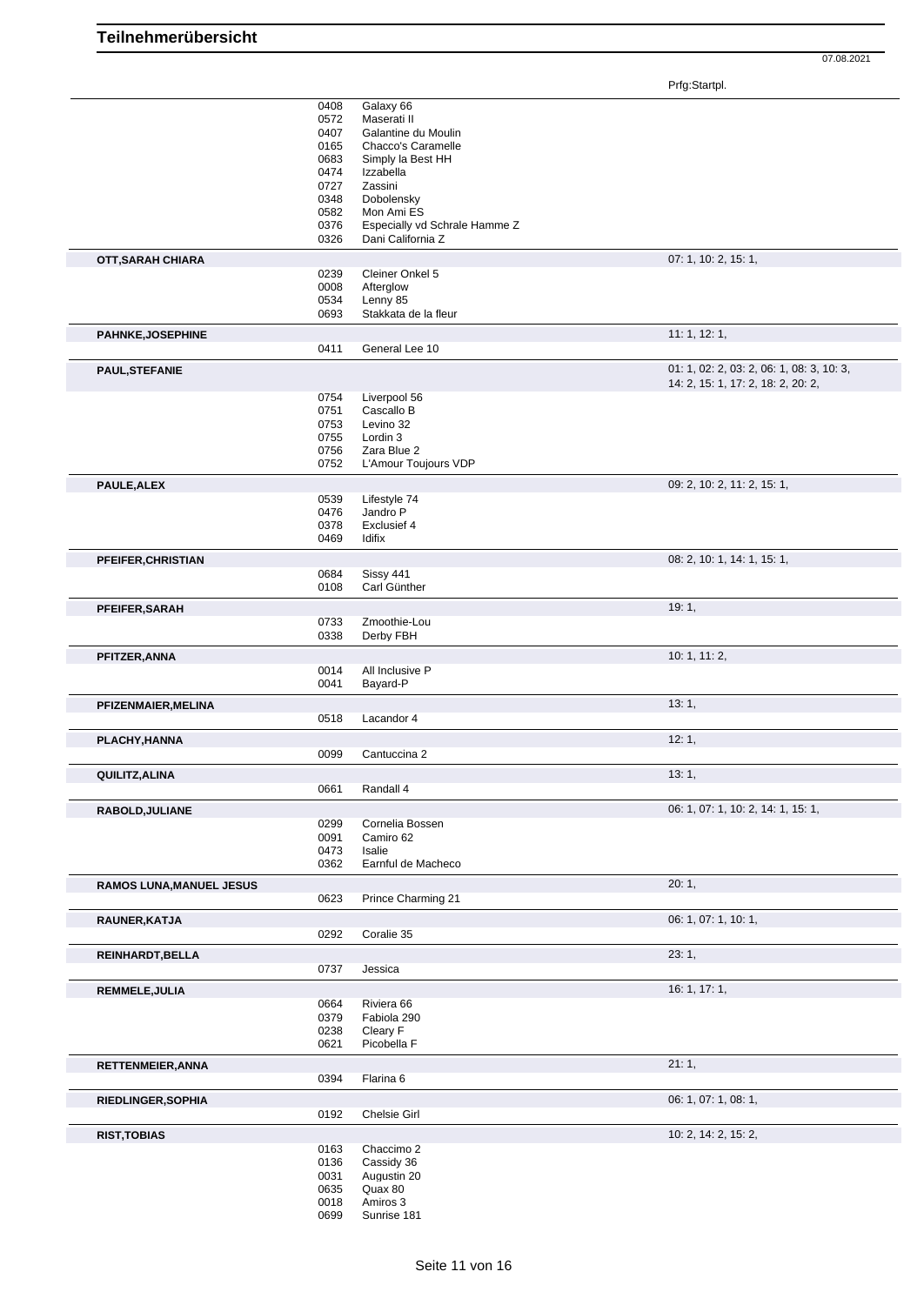Prfg:Startpl.

|                               | 0617 | PBM Balou's Girl       |                                           |
|-------------------------------|------|------------------------|-------------------------------------------|
|                               | 0317 | Crümel Sam             |                                           |
|                               | 0140 | Castana 15             |                                           |
|                               | 0055 | Briatore 7             |                                           |
|                               | 0112 | Carlotta 317           |                                           |
|                               |      |                        |                                           |
| RODI,LEA                      |      |                        | 10: 1, 15: 1, 16: 1, 18: 1, 19: 1, 20: 1, |
|                               | 0689 | Sotchi                 |                                           |
|                               | 0604 | Nugget 103             |                                           |
| <b>RUFF, MELINA</b>           |      |                        | 13:1,                                     |
|                               | 0442 | <b>Hermes Deluxe</b>   |                                           |
|                               |      |                        |                                           |
| <b>RUNDEL, MARC</b>           |      |                        | 09: 1, 10: 2,                             |
|                               | 0060 | Cabalero 13            |                                           |
|                               | 0588 | Nabucco 121            |                                           |
| <b>RUPP, ANN-KATRIN</b>       |      |                        | 10: 1, 20: 1,                             |
|                               | 0057 | C'est Celest           |                                           |
|                               | 0723 | Vunny Hill             |                                           |
| SAILER, KATJA                 |      |                        | 20:1,                                     |
|                               | 0148 | Cathleen 43            |                                           |
|                               |      |                        |                                           |
| SAILER, LAURA                 |      |                        | 10:1,                                     |
|                               | 0697 | Straviata              |                                           |
|                               | 0595 | Nea's Seven K          |                                           |
|                               | 0593 | Nea's Carola           |                                           |
|                               | 0417 | Gogo Fiona             |                                           |
|                               | 0594 | Nea's Chance           |                                           |
|                               | 0156 | Cayman S 3             |                                           |
|                               | 0418 | Gogo Zara              |                                           |
| <b>SAILER, LILIAN</b>         |      |                        | 10: 2, 20: 1,                             |
|                               | 0697 | Straviata              |                                           |
|                               | 0595 | Nea's Seven K          |                                           |
|                               | 0593 | Nea's Carola           |                                           |
|                               | 0417 | Gogo Fiona             |                                           |
|                               | 0594 | Nea's Chance           |                                           |
|                               | 0156 | Cayman S 3             |                                           |
|                               | 0418 | Gogo Zara              |                                           |
|                               |      |                        |                                           |
| SAILER, WERNER                |      |                        | 10: 1, 15: 1, 17: 1, 18: 1, 20: 1,        |
|                               | 0314 | Crazy Grace            |                                           |
|                               | 0627 | Qualdandra             |                                           |
|                               | 0716 | Victoria's Secret 18   |                                           |
|                               | 0044 | <b>Belinda PH</b>      |                                           |
| SASSI, SIMONA                 |      |                        | 06: 1, 07: 1,                             |
|                               | 0579 | Mister Jones 3         |                                           |
|                               | 0406 | Futjes Z               |                                           |
| <b>SCALIA, CHRISTOPH</b>      |      |                        | 08: 1, 09: 1, 10: 2, 16: 1,               |
|                               | 0310 | Covergirl 13           |                                           |
|                               | 0574 | Mc Eddy 3              |                                           |
|                               |      |                        |                                           |
| <b>SCHALLER, JAKOB</b>        |      |                        | 05: 1, 09: 2, 10: 2,                      |
|                               | 0746 | Londoner               |                                           |
|                               | 0745 | Condee 3               |                                           |
| <b>SCHARPF-MACK, STEFANIE</b> |      |                        | 07: 1, 09: 1, 10: 3, 16: 1,               |
|                               | 0076 | Call me Jack           |                                           |
|                               | 0637 | Queen Anne's Lace      |                                           |
|                               | 0074 | Call me Alan S         |                                           |
|                               | 0645 | <b>Quiet Passion</b>   |                                           |
|                               | 0607 | Nymoghen van ter Royen |                                           |
|                               | 0049 | Betty Barclay 20       |                                           |
|                               |      |                        |                                           |
| <b>SCHILL, ALEXANDER</b>      |      |                        | 01: 1, 02: 1, 03: 1, 08: 1, 10: 1, 14: 1, |
|                               |      |                        | 15: 1, 16: 1, 17: 1, 18: 1,               |
|                               | 0202 | Chimney Sweep 3        |                                           |
|                               | 0679 | Shelby 16              |                                           |
|                               | 0276 | Constable 5            |                                           |
|                               | 0596 | Nepomuk 348            |                                           |
|                               | 0486 | Kadence                |                                           |
|                               | 0029 | Athena 186             |                                           |
|                               | 0445 | Hermione 7             |                                           |
| <b>SCHILL-HUBER,LISA</b>      |      |                        | 01: 1, 06: 1, 07: 1, 09: 1, 10: 1,        |
|                               | 0202 | Chimney Sweep 3        |                                           |
|                               | 0679 | Shelby 16              |                                           |
|                               | 0472 | lpsy 3                 |                                           |
|                               | 0445 | Hermione 7             |                                           |
|                               |      |                        |                                           |
| <b>SCHIPS, EMMA</b>           |      |                        | 22:1,                                     |
|                               | 0759 | Gipsy                  |                                           |
| <b>SCHIPS, ROMY</b>           |      |                        | 22:1,                                     |
|                               | 0358 | Dropsy                 |                                           |
|                               |      |                        |                                           |
| <b>SCHLACHTER, SIMON</b>      |      |                        | 14: 1, 15: 1, 16: 1, 17: 1, 18: 1,        |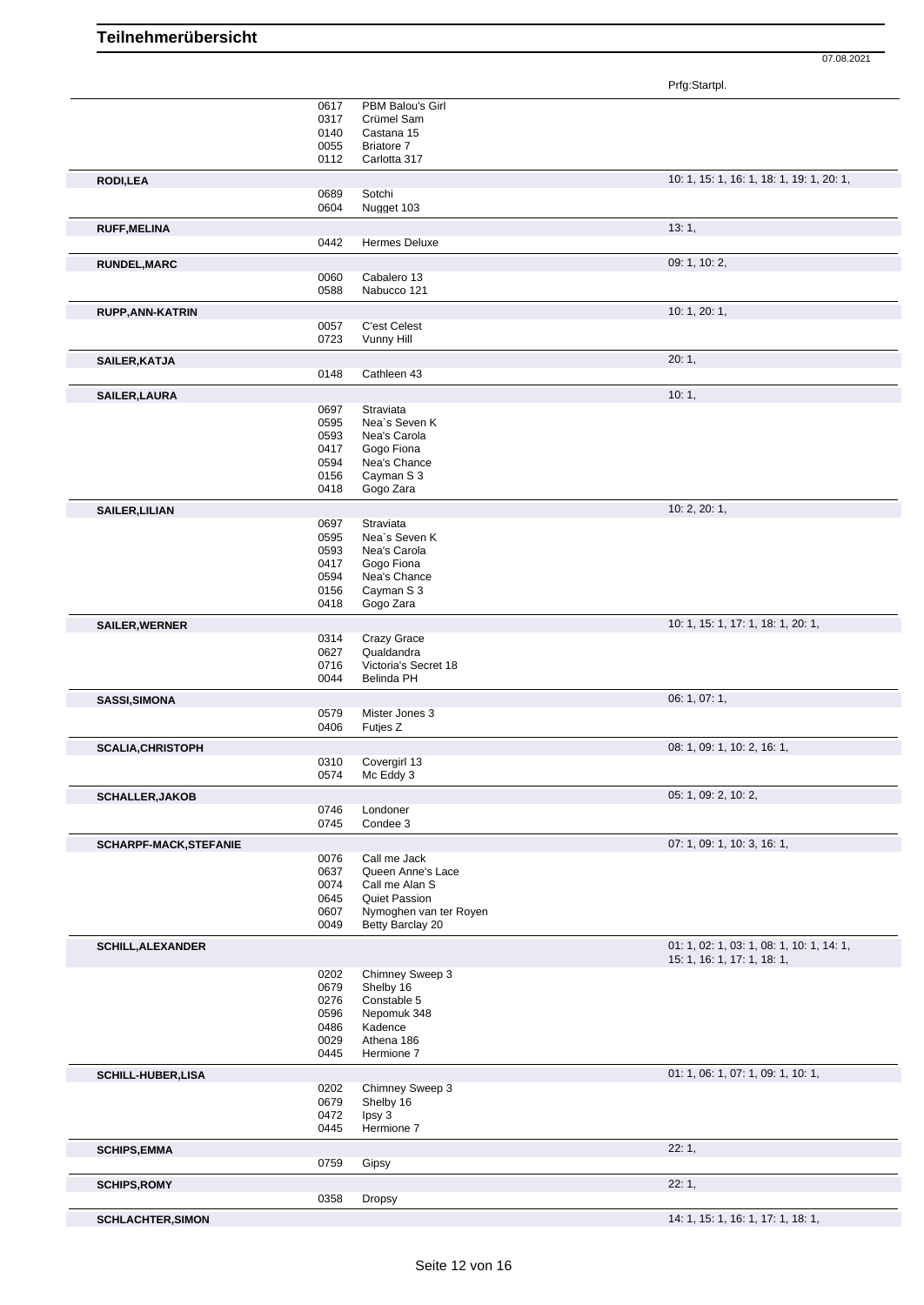Prfg:Startpl.

|                              | 0175         | Charité                       |                                           |
|------------------------------|--------------|-------------------------------|-------------------------------------------|
|                              | 0151         | Catokia 12                    |                                           |
|                              | 0433         | H.S. Corporate Identity       |                                           |
|                              |              |                               |                                           |
| <b>SCHLAICH, MARINA</b>      |              |                               | 11:1,                                     |
|                              | 0657         | Quite Corradino 2             |                                           |
|                              |              |                               |                                           |
| <b>SCHLAICH, PHILIPP</b>     |              |                               | 01: 2, 02: 2, 03: 2, 08: 1, 09: 2, 10: 2, |
|                              | 0657         | Quite Corradino 2             |                                           |
|                              | 0540         | Lili 14                       |                                           |
|                              | 0549         | Little Lord Pezi 2            |                                           |
|                              | 0412         | Genius 115                    |                                           |
| <b>SCHLECHT, JASMIN</b>      |              |                               | 13:1,                                     |
|                              | 0421         | Goldtaler 7                   |                                           |
|                              |              |                               |                                           |
| <b>SCHLUESSELBURG, SVEN</b>  |              |                               | 01: 1, 02: 1, 03: 2, 08: 1, 09: 1, 10: 2, |
|                              |              |                               | 14: 3, 15: 3, 16: 2, 17: 2, 18: 2,        |
|                              | 0640         | Quentin Tarantino 4           |                                           |
|                              | 0037         | Ballyto                       |                                           |
|                              | 0692         | Stakkachin                    |                                           |
|                              | 0285         | Cookie White                  |                                           |
|                              | 0490         | Kalou HH                      |                                           |
|                              |              |                               |                                           |
|                              | 0079         | Call me Paul 6                |                                           |
|                              | 0318         | Crunchino                     |                                           |
|                              | 0056         | <b>Bud Spencer 7</b>          |                                           |
|                              | 0341         | Diamant de clé château        |                                           |
| <b>SCHMIDT, LARA</b>         |              |                               | 22:1,                                     |
|                              |              |                               |                                           |
| <b>SCHMIDT, JENNY</b>        |              |                               | : 0,                                      |
|                              | 0409         | Galileo B                     |                                           |
|                              |              |                               | 19:1,                                     |
| <b>SCHNABEL, KARIN</b>       | 0750         | Belcudo                       |                                           |
|                              |              |                               |                                           |
| <b>SCHNALZGER, JANA</b>      |              |                               | 10: 1, 11: 1, 12: 1,                      |
|                              | 0561         | Luciano 272                   |                                           |
|                              | 0009         | Air Cornet                    |                                           |
| <b>SCHNEIDER, LEA</b>        |              |                               | 21: 2, 22: 2,                             |
|                              | 0760         | Elisenhof's Dalishia          |                                           |
|                              |              |                               |                                           |
| <b>SCHNEIDER, ISABEL</b>     |              |                               | 15: 1, 16: 2, 17: 2, 18: 2,               |
|                              | 0096         | Cancun W                      |                                           |
|                              | 0095         | Cancara W                     |                                           |
|                              | 0601         | Nikita W 3                    |                                           |
|                              | 0589         | Namira W                      |                                           |
| <b>SCHOKKER, CHANINE</b>     |              |                               | 19: 1, 20: 1,                             |
|                              | 0308         | Coupe                         |                                           |
|                              | 0258         | Colora 3                      |                                           |
|                              |              |                               |                                           |
| <b>SCHROEFEL, JOHANNA</b>    |              |                               | 17:1,                                     |
|                              | 0327         | Darcia 3                      |                                           |
| <b>SCHUELER, SUSANNE</b>     |              |                               | 07: 1, 10: 1,                             |
|                              | 0089         | Camira M                      |                                           |
| <b>SCHULER, LISA</b>         |              |                               | 11: 1, 12: 1, 13: 1,                      |
|                              | 0685         | Skinny Littel Boy MM          |                                           |
|                              |              |                               |                                           |
| <b>SCHWAB, LAURA MARIE</b>   |              | Giulia 61                     | 07: 1, 09: 1, 10: 1,                      |
|                              | 0416         |                               |                                           |
| <b>SEMELINK, BERND</b>       |              |                               | 20:1,                                     |
|                              | 0371         | Enges                         |                                           |
| <b>SIEGER, SVEN</b>          |              |                               | 01: 1, 02: 2, 03: 2, 08: 2, 09: 1, 10: 3, |
|                              |              |                               | 14: 2, 15: 2, 16: 1, 17: 1, 18: 1,        |
|                              | 0181         | Charlton 9                    |                                           |
|                              | 0197         | Cheyenne 1153                 |                                           |
|                              | 0414         | Ghia Pé                       |                                           |
|                              | 0508         | Korea Fight                   |                                           |
|                              | 0315         | Crisu 19                      |                                           |
|                              | 0332         | Daytona 63                    |                                           |
|                              |              |                               |                                           |
| SIMOES DUARTE, JOAO ALEXANDR |              |                               | 09: 1, 10: 1, 19: 2, 20: 2,               |
|                              | 0363         | Eiskönigin 3                  |                                           |
|                              | 0011         | Airosa 4                      |                                           |
|                              | 0261         | Comanchero 26                 |                                           |
|                              | 0499         | Kicco                         |                                           |
|                              | 0674         | Santo 123                     |                                           |
|                              | 0462         | I'm more than Special         |                                           |
|                              | 0728         | Zazou 42                      |                                           |
|                              |              |                               |                                           |
|                              | 0577         | <b>Million Star</b>           |                                           |
|                              | 0012         | Aladin 723                    |                                           |
|                              | 0709         | Valentin 154                  |                                           |
|                              |              |                               |                                           |
|                              | 0449<br>0551 | <b>Hope 125</b><br>Lolita 263 |                                           |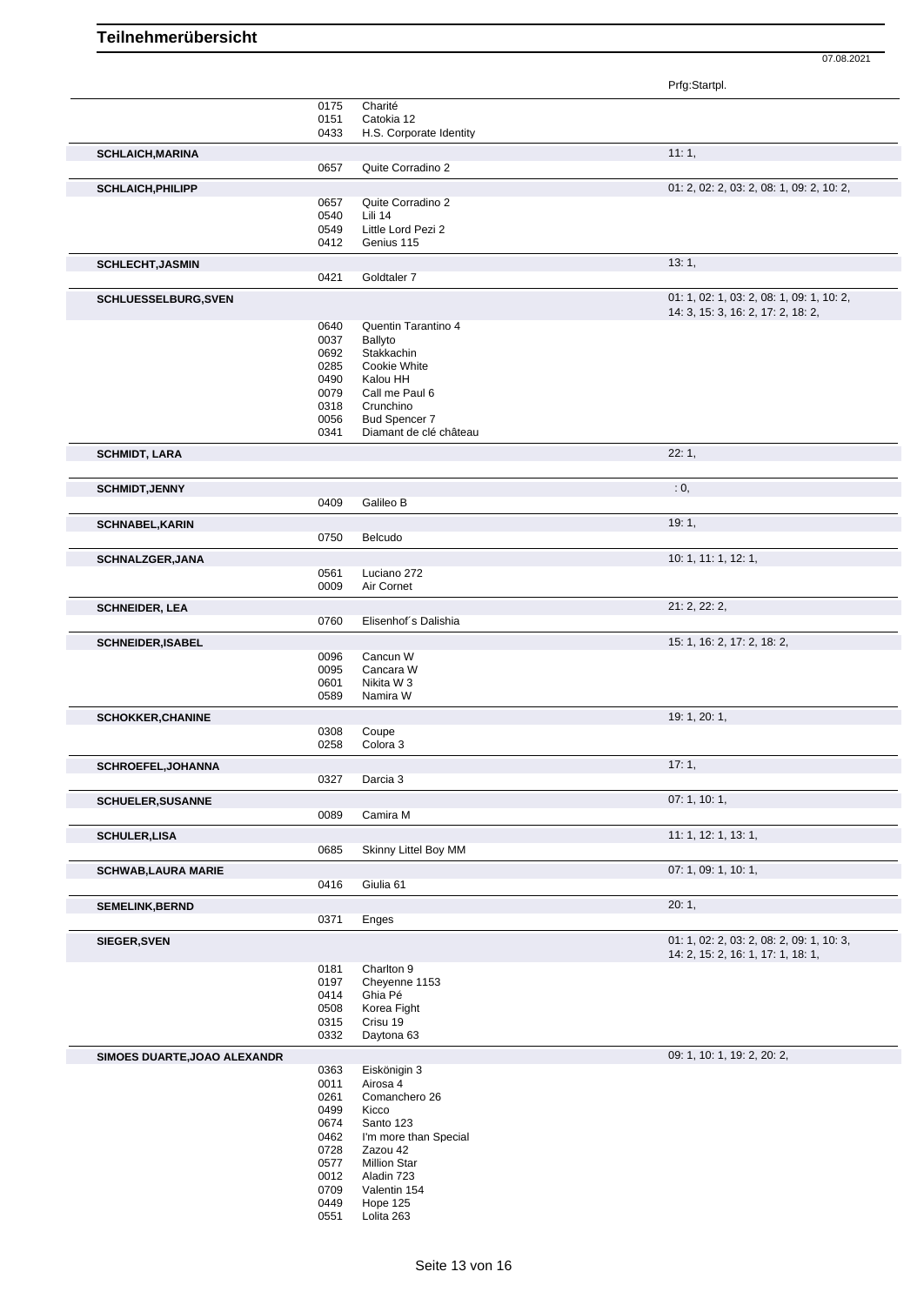Prfg:Startpl.

|                                                                      | 0168 | Chaccon Grey             |                                           |
|----------------------------------------------------------------------|------|--------------------------|-------------------------------------------|
|                                                                      | 0477 | Janneke 8                |                                           |
|                                                                      | 0504 | Kirocco                  |                                           |
|                                                                      |      |                          |                                           |
|                                                                      | 0033 | Baghira 106              |                                           |
|                                                                      | 0288 | Copy Cool 3              |                                           |
|                                                                      | 0161 | Celia 46                 |                                           |
|                                                                      | 0396 | Flower du West           |                                           |
|                                                                      | 0115 | Carpe Diem 93            |                                           |
|                                                                      | 0505 | Knock Knock              |                                           |
|                                                                      |      |                          | 22:1,                                     |
| SPAETH, LISA                                                         |      |                          |                                           |
|                                                                      | 0430 | Gründleinshofs Paparazzi |                                           |
| <b>SPEIDEL, SVEN</b>                                                 |      |                          | 01: 1, 02: 1, 03: 1, 16: 1, 18: 1,        |
|                                                                      | 0330 | Dawson 7                 |                                           |
|                                                                      | 0485 | Kadanse L                |                                           |
|                                                                      |      |                          |                                           |
| <b>SPIES, EMMA VIKTORIA</b>                                          |      |                          | 12:2,                                     |
|                                                                      | 0668 | S.I.E.C. Zelinosa        |                                           |
|                                                                      | 0203 | Chinook II               |                                           |
|                                                                      |      |                          |                                           |
| <b>SPINDLER, NELE</b>                                                |      |                          | 11:1, 12:1,                               |
|                                                                      | 0082 | Calli 18                 |                                           |
|                                                                      | 0444 | Hermine 138              |                                           |
|                                                                      |      |                          |                                           |
| <b>STARK, NATALIE</b>                                                |      |                          | 11: 1, 13: 2,                             |
|                                                                      | 0026 | Arubia                   |                                           |
|                                                                      | 0333 | Daytona de la folie      |                                           |
|                                                                      |      |                          |                                           |
| <b>STEGMAIER, SIMONE</b>                                             |      |                          | 01: 1, 02: 1, 03: 1, 06: 1,               |
|                                                                      | 0113 | Carlotto S               |                                           |
|                                                                      |      |                          |                                           |
| <b>STEGMEIER, LILLY</b>                                              |      |                          | 21:1,                                     |
|                                                                      | 0741 | Goldena 3                |                                           |
|                                                                      |      |                          | 06: 1, 07: 1, 10: 1, 15: 1, 16: 3, 17: 3, |
| STEINHAUSER, NATALIE                                                 |      |                          |                                           |
|                                                                      |      |                          | 18: 3, 20: 1,                             |
|                                                                      | 0254 | Colandro SW              |                                           |
|                                                                      | 0072 | Calimero 734             |                                           |
|                                                                      | 0148 | Cathleen 43              |                                           |
|                                                                      | 0431 | Gucci Sandro             |                                           |
|                                                                      | 0575 | Merci 125                |                                           |
|                                                                      |      |                          |                                           |
|                                                                      | 0626 | Qiwi van Baublo          |                                           |
|                                                                      | 0080 | Callaghan 6              |                                           |
|                                                                      | 0633 | Quarido van den Aard     |                                           |
|                                                                      |      |                          |                                           |
|                                                                      |      |                          |                                           |
|                                                                      |      |                          | 01: 2, 02: 2, 03: 2, 08: 1, 09: 1, 10: 1, |
| STEURER, OTTO                                                        | 0748 | Corbusier 2              |                                           |
|                                                                      | 0747 | Cassilias 2              |                                           |
|                                                                      | 0749 | Violette du Landel       |                                           |
|                                                                      |      |                          |                                           |
|                                                                      |      |                          | 01: 2, 02: 2, 03: 3, 06: 1, 08: 1, 10: 1, |
|                                                                      |      |                          | 16: 1, 17: 2, 18: 2, 19: 1, 20: 1,        |
|                                                                      | 0632 | Quantus 14               |                                           |
|                                                                      | 0125 | Casello 4                |                                           |
|                                                                      | 0564 | Lucy 709                 |                                           |
|                                                                      | 0328 | Darlido                  |                                           |
|                                                                      | 0484 | Just Easy 3              |                                           |
|                                                                      | 0052 | Big Boy 36               |                                           |
|                                                                      | 0374 |                          |                                           |
|                                                                      |      | Epona 69                 |                                           |
|                                                                      |      |                          | 10: 1, 14: 1, 15: 1, 16: 1, 17: 1, 18: 1, |
|                                                                      |      |                          | 20:1,                                     |
|                                                                      | 0495 | Kate 22                  |                                           |
|                                                                      | 0493 | Karl Gustav 4            |                                           |
|                                                                      | 0466 | Icelight di Villagana    |                                           |
|                                                                      |      |                          |                                           |
|                                                                      |      |                          | 01: 1, 02: 1, 03: 1, 04: 1, 06: 1, 07: 1, |
|                                                                      |      |                          | 10: 4, 14: 2, 15: 2, 16: 1, 17: 2, 18: 2, |
|                                                                      |      |                          | 19: 1, 20: 1,                             |
|                                                                      |      |                          |                                           |
|                                                                      | 0385 | <b>FBW Amicelli</b>      |                                           |
|                                                                      | 0274 | Conquestador 14          |                                           |
|                                                                      | 0641 | Querino 2                |                                           |
|                                                                      | 0039 | BaLuna 9                 |                                           |
|                                                                      | 0221 | Cimberly 23              |                                           |
|                                                                      | 0047 | Bennett 10               |                                           |
|                                                                      | 0609 | Oldwin V/H Dingenshof    |                                           |
|                                                                      |      |                          |                                           |
|                                                                      | 0366 | Electra de Kezeg         |                                           |
|                                                                      |      |                          | 21:1,                                     |
|                                                                      | 0761 | Carraghy Star            |                                           |
|                                                                      |      |                          |                                           |
| STEURER-COLLEE, BARBARA<br><b>STRASSER, SIMON</b>                    |      |                          | 11:1,                                     |
|                                                                      | 0064 | Cajano 4                 |                                           |
| <b>STRUBE, NICOLA</b><br><b>TROETSCH,LILLI</b><br><b>TUERK, SINA</b> | 0155 | Cayman 55                |                                           |
|                                                                      | 0375 | Erna 57                  |                                           |
| <b>UHL, ANTONIA</b>                                                  |      |                          | 13:1,                                     |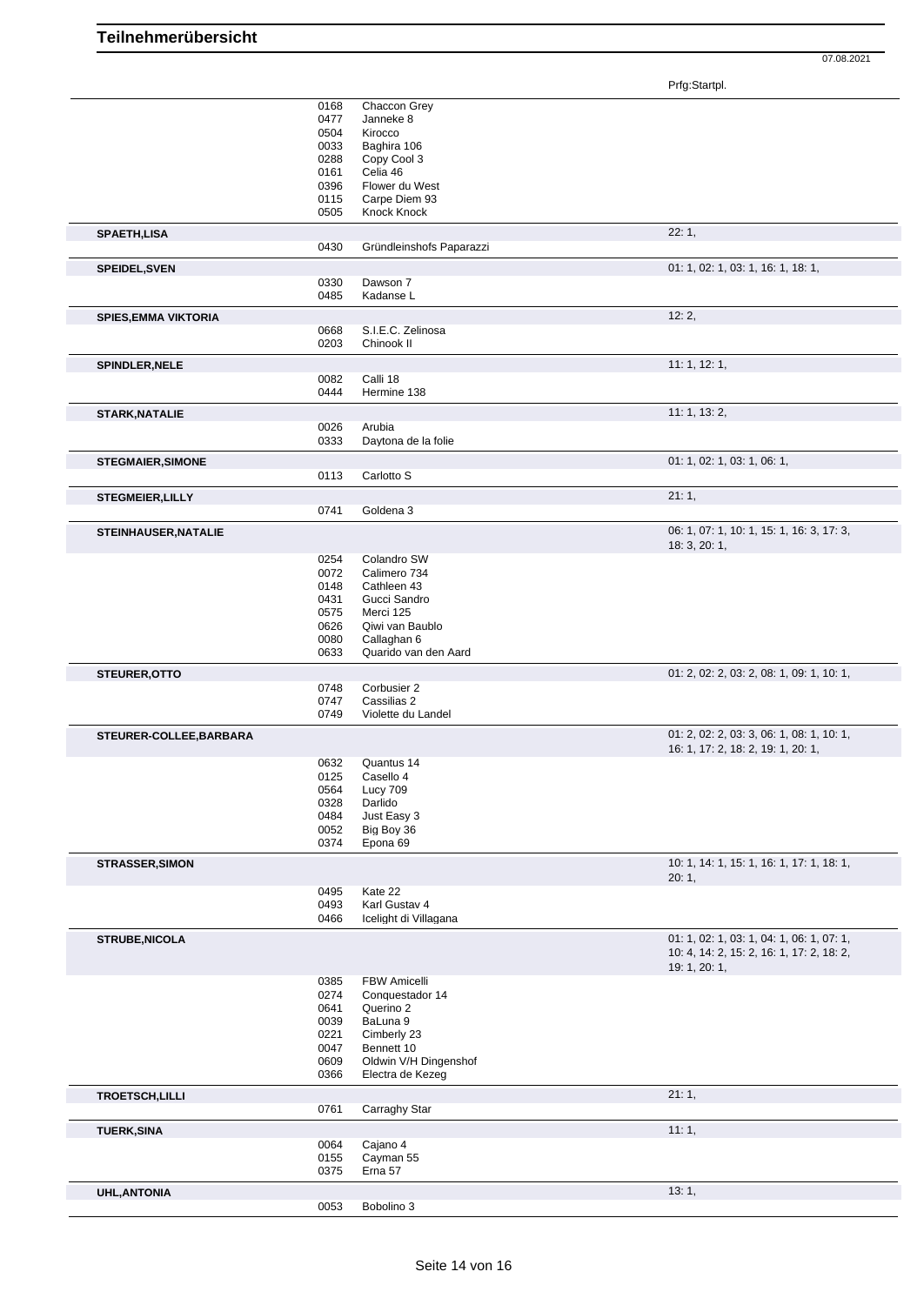07.08.2021 Prfg:Startpl. **ULITH,LAURA** 13: 1, 0263 Comming Home **UNGER, FRIEDRICH VON 10: 1, 20: 1, 20: 1, 20: 1, 20: 1, 20: 1, 20: 1, 20: 1, 20: 1, 20: 1, 20: 1, 20: 1, 20: 1, 20: 1, 20: 1, 20: 1, 20: 1, 20: 1, 20: 1, 20: 1, 20: 1, 20: 1, 20: 1, 20: 1, 20: 1, 20: 1, 20: 1, 20: 2, 2,** 0054 Bonita 426<br>0556 Lord Lupo Lord Lupo 7 **WAGNER,MANUELA** : 0, **WALTER DR.,IRENE** 13: 2, 0042 Belana M<br>0185 Charones 0185 Charonesse W<br>0028 Asterix 668 Asterix 668 **WALTER,MARIO** 01: 1, 02: 1, 03: 2, 04: 1, 05: 1, 08: 1, 09: 1, 10: 2, 11: 1, 14: 2, 15: 2, 16: 2, 17: 3, 18: 3, 19: 3, 20: 3, 0387 FBW Charlotta<br>0647 Quindeur 2 Quindeur 2 0260 Columbus 91<br>0389 Felia W 0389 Felia W<br>0289 Cora de 0289 Cora de la Rosa W<br>0184 Charmeur CCL 0184 Charmeur CCL<br>0359 Ducati 36 0359 Ducati 36<br>0634 Quattro's 0634 Quattro's Cadeaux<br>0688 SMA Kiss de Semil 0688 SMA Kiss de Semilly<br>0548 Little Lady 251 0548 Little Lady 251<br>0283 Contharos 0283 Contharos<br>0275 Conguino 0275 Conquino M<br>0252 Coeur de Fo 0252 Coeur de Foret 3<br>0250 Coco O.T. 0250 Coco O.T.<br>0519 Lacquer 0519 Lacquer<br>0675 Sattelpre Sattelprofi's Ciao Bella 0503 Kirimba 0401 For Kash **WENCZEL,LEONIE** 12: 1, 13: 1, 0142 Castellina 7 **WESTERICH,FALK-FILIP-FINN** 09: 1, 10: 1, 17: 1, 18: 1, 0514 La Bonita 58 0336 Delmonico 3 **WESTHAUSER, PAULINE** 10: 1, 0232 Clärchen 35 **WIEDEMANN,ANIKA** 20: 2, 0627 Qualdandra<br>0716 Victoria's Se Victoria's Secret 18 **WIELAND,FRANK** 02: 1, 03: 2, 08: 2, 09: 1, 10: 2, 15: 2, 16: 2, 17: 3, 18: 3, 20: 2, 0114 Carmilou PS<br>0144 Cataleya 19 0144 Cataleya 19<br>0717 Vinicius 0717 Vinicius<br>0329 Dassino Dassino PS 0323 Da Vinci MM 0150 Catniss 12 **WILD,LUISA** 21: 1, 0735 Comptessa **ZIEGLER,MAXIMILIAN** 01: 2, 02: 2, 03: 2, 08: 2, 09: 2, 10: 3, 14: 2, 15: 3, 16: 1, 17: 3, 18: 3, 20: 2, 0234 Clarissa 166<br>0066 Cajou 16 0066 Cajou 16<br>0718 Vinjago 0718 Vinjago<br>0636 Quebec 0636 Quebec Z<br>0670 Saint Laur 0670 Saint Laurent 7<br>0680 Shouppy 0680 Shouppy<br>0354 Dr. Keks 0354 Dr. Keks<br>0642 Quiberon 0642 Quiberon Z<br>0395 Flash for fu 0395 Flash for fun 3<br>0177 Charleston EH 0177 Charleston EHF<br>0126 Cash 245 0126 Cash 245<br>0507 Kommissa 0507 Kommissar Z **ZIMMERLE,JANA** 21: 2, 0706 V-plus S<br>0100 Cantuchi 0100 Cantuchina<br>0659 Quitte 27 Quitte 27 **ZOLLER,LISA** 01: 2, 02: 1, 03: 1, 06: 1, 10: 3, 14: 2, 15: 3, 16: 2, 17: 1, 18: 1, 0110 Carlo 399 0370 Encanta 3 0696 Staubkind RZ<br>0230 Clapton RZ

Clapton RZ